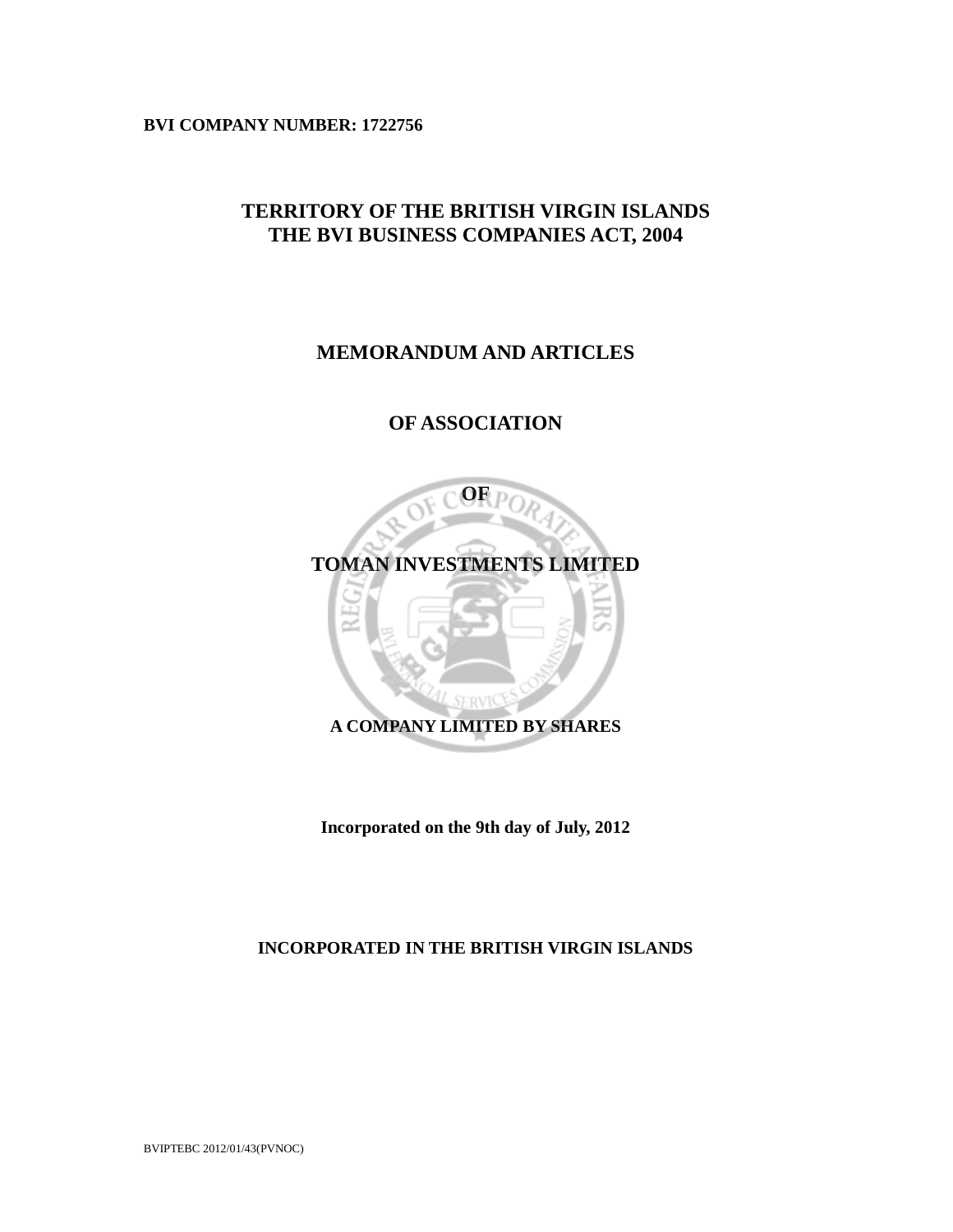# TERRITORY OF THE BRITISH VIRGIN ISLANDS THE BVI BUSINESS COMPANIES ACT, 2004

# MEMORANDUM OF ASSOCIATION

# OF

# TOMAN INVESTMENTS LIMITED

# A COMPANY LIMITED BY SHARES

### **1. DEFINITIONS AND INTERPRETATION**

1.1. In this Memorandum of Association and the attached Articles of Association, if not inconsistent with the subject or context:

 "**Act**" means the BVI Business Companies Act, 2004 (No. 16 of 2004) and includes the regulations made under the Act;

"**Articles**" means the attached Articles of Association of the Company;

"**Chairman of the Board**" has the meaning specified in Regulation 12;

 "**Distribution**" in relation to a distribution by the Company to a Shareholder means the direct or indirect transfer of an asset, other than Shares, to or for the benefit of the Shareholder, or the incurring of a debt to or for the benefit of a Shareholder, in relation to Shares held by a Shareholder, and whether by means of the purchase of an asset, the purchase, redemption or other acquisition of Shares, a transfer of indebtedness or otherwise, and includes a dividend;

"**Eligible Person**" means individuals, corporations, trusts, the estates of deceased individuals, partnerships and unincorporated associations of persons;

"**Memorandum**" means this Memorandum of Association of the Company;

"**Registrar**" means the Registrar of Corporate Affairs appointed under section 229 of the Act;

"**Resolution of Directors**" means either:

- (a) a resolution approved at a duly convened and constituted meeting of directors of the Company or of a committee of directors of the Company by the affirmative vote of a majority of the directors present at the meeting who voted except that where a director is given more than one vote, he shall be counted by the number of votes he casts for the purpose of establishing a majority; or
- (b) a resolution consented to in writing by all directors or by all members of a committee of directors of the Company, as the case may be;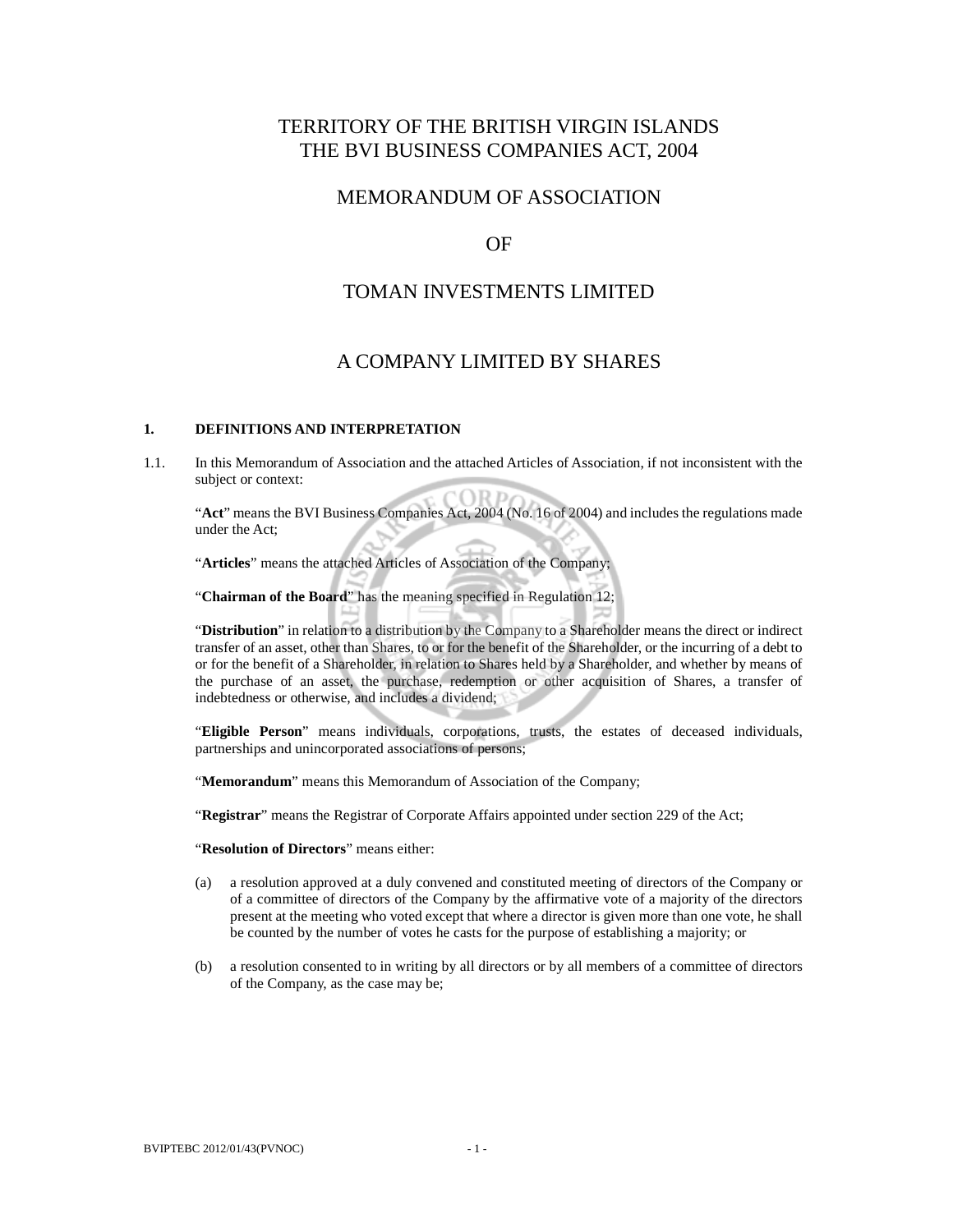#### "**Resolution of Shareholders**" means either:

- (a) a resolution approved at a duly convened and constituted meeting of the Shareholders of the Company by the affirmative vote of a majority of in excess of 50 percent of the votes of the Shares entitled to vote thereon which were present at the meeting and were voted; or
- (b) a resolution consented to in writing by a majority of in excess of 50 percent of the votes of Shares entitled to vote thereon;

"**Seal**" means any seal which has been duly adopted as the common seal of the Company;

 "**Securities**" means Shares and debt obligations of every kind of the Company, and including without limitation options, warrants and rights to acquire Shares or debt obligations;

"**Share**" means a share issued or to be issued by the Company;

"**Shareholder**" means an Eligible Person whose name is entered in the register of members of the Company as the holder of one or more Shares or fractional Shares;

"**Treasury Share**" means a Share that was previously issued but was repurchased, redeemed or otherwise acquired by the Company and not cancelled; and

 "**Written**" or any term of like import includes information generated, sent, received or stored by electronic, electrical, digital, magnetic, optical, electromagnetic, biometric or photonic means, including electronic data interchange, electronic mail, telegram, telex or telecopy, and "**in writing**" shall be construed accordingly.

- 1.2. In the Memorandum and the Articles, unless the context otherwise requires a reference to:
	- (a) a "**Regulation**" is a reference to a regulation of the Articles;
	- (b) a "**Clause**" is a reference to a clause of the Memorandum;
	- (c) voting by Shareholders is a reference to the casting of the votes attached to the Shares held by the Shareholder voting;
	- (d) the Act, the Memorandum or the Articles is a reference to the Act or those documents as amended or, in the case of the Act, any re-enactment thereof; and
	- (e) the singular includes the plural and vice versa.
- 1.3. Any words or expressions defined in the Act unless the context otherwise requires bear the same meaning in the Memorandum and the Articles unless otherwise defined herein.
- 1.4. Headings are inserted for convenience only and shall be disregarded in interpreting the Memorandum and the Articles.

#### **2. NAME**

The name of the Company is TOMAN INVESTMENTS LIMITED.

# **3. STATUS**

The Company is a company limited by Shares.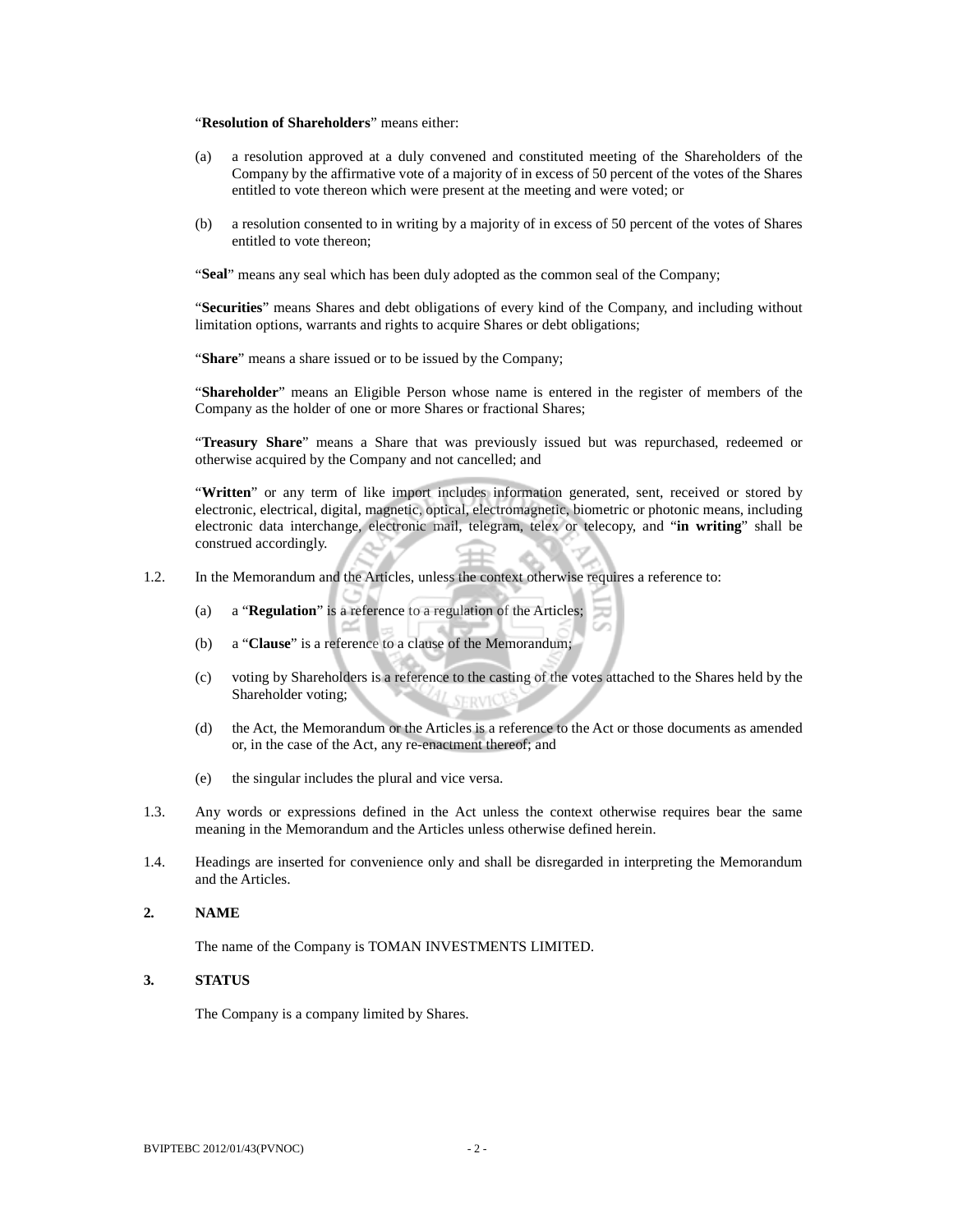## **4. REGISTERED OFFICE AND REGISTERED AGENT**

- 4.1. The first registered office of the Company is at P.O. Box 957, Offshore Incorporations Centre, Road Town, Tortola, British Virgin Islands, the office of the first registered agent.
- 4.2. The first registered agent of the Company is Offshore Incorporations Limited of P.O. Box 957, Offshore Incorporations Centre, Road Town, Tortola, British Virgin Islands.
- 4.3. The Company may by Resolution of Shareholders or by Resolution of Directors change the location of its registered office or change its registered agent.
- 4.4. Any change of registered office or registered agent will take effect on the registration by the Registrar of a notice of the change filed by the existing registered agent or a legal practitioner in the British Virgin Islands acting on behalf of the Company.

### **5. CAPACITY AND POWERS**

- 5.1. Subject to the Act and any other British Virgin Islands legislation, the Company has, irrespective of corporate benefit:
	- (a) full capacity to carry on or undertake any business or activity, do any act or enter into any transaction; and
	- (b) for the purposes of paragraph (a), full rights, powers and privileges.
- 5.2. For the purposes of section 9(4) of the Act, there are no limitations on the business that the Company may carry on.

### **6. NUMBER AND CLASSES OF SHARES**

- 6.1. Shares in the company shall be issued in the currency of the United States of America.
- 6.2. The Company is authorised to issue a maximum of 50,000 Shares of a single class each with a par value of US\$1.00.
- 6.3. The Company may issue fractional Shares and a fractional Share shall have the corresponding fractional rights, obligations and liabilities of a whole Share of the same class or series of Shares.
- 6.4. Shares may be issued in one or more series of Shares as the directors may by Resolution of Directors determine from time to time.

### **7. RIGHTS OF SHARES**

- 7.1. Each Share in the Company confers upon the Shareholder:
	- (a) the right to one vote at a meeting of the Shareholders of the Company or on any Resolution of Shareholders;
	- (b) the right to an equal share in any dividend paid by the Company; and
	- (c) the right to an equal share in the distribution of the surplus assets of the Company on its liquidation.
- 7.2. The Company may by Resolution of Directors redeem, purchase or otherwise acquire all or any of the Shares in the Company subject to Regulation 3 of the Articles.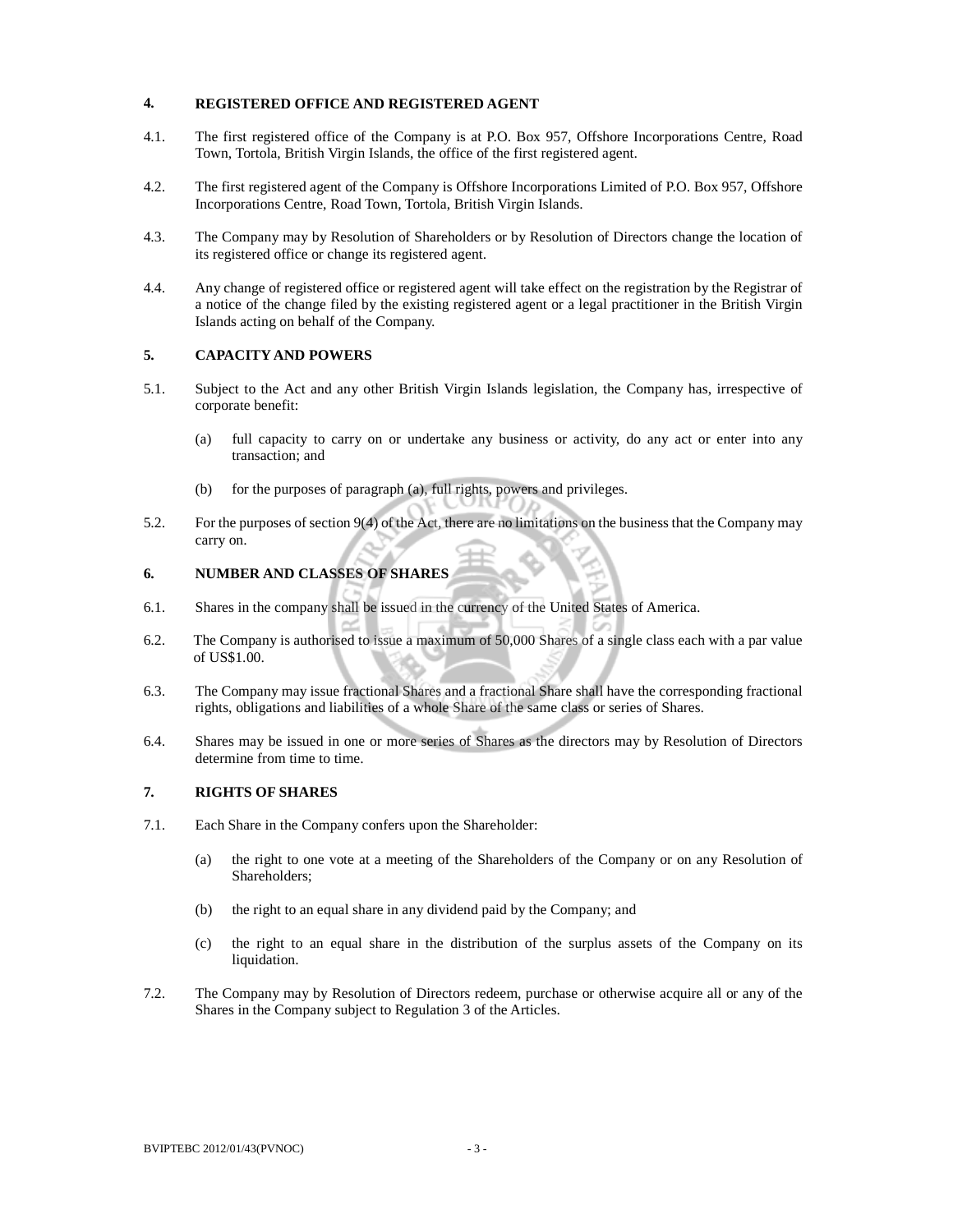### **8. VARIATION OF RIGHTS**

 If at any time the Shares are divided into different classes, the rights attached to any class may only be varied, whether or not the Company is in liquidation, with the consent in writing of or by a resolution passed at a meeting by the holders of not less than 50 percent of the issued Shares in that class.

#### **9. RIGHTS NOT VARIED BY THE ISSUE OF SHARES PARI PASSU**

The rights conferred upon the holders of the Shares of any class shall not, unless otherwise expressly provided by the terms of issue of the Shares of that class, be deemed to be varied by the creation or issue of further Shares ranking *pari passu* therewith.

### **10. REGISTERED SHARES**

- 10.1. The Company shall issue Registered Shares only.
- 10.2. The Company is not authorised to issue Bearer Shares, convert Registered Shares to Bearer Shares or exchange Registered Shares for Bearer Shares.

#### **11. TRANSFER OF SHARES**

- 11.1. Subject to Clause 13, the Company shall, on receipt of an instrument of transfer complying with Sub-Regulation 6.1 of the Articles, enter the name of the transferee of a Share in the register of members unless the directors resolve to refuse or delay the registration of the transfer for reasons that shall be specified in a Resolution of Directors.
- 11.2. The directors may not resolve to refuse or delay the transfer of a Share unless the Shareholder has failed to pay an amount due in respect of the Share.

# **12. AMENDMENT OF THE MEMORANDUM AND THE ARTICLES**

- 12.1. Subject to Clause 8, the Company may amend the Memorandum or the Articles by Resolution of Shareholders or by Resolution of Directors, save that no amendment may be made by Resolution of Directors:
	- (a) to restrict the rights or powers of the Shareholders to amend the Memorandum or the Articles;
	- (b) to change the percentage of Shareholders required to pass a Resolution of Shareholders to amend the Memorandum or the Articles;
	- (c) in circumstances where the Memorandum or the Articles cannot be amended by the Shareholders; or
	- (d) to Clauses 7, 8, 9 or this Clause 12.
- 12.2. Any amendment of the Memorandum or the Articles will take effect on the registration by the Registrar of a notice of amendment, or restated Memorandum and Articles, filed by the registered agent.

## **13. PRIVATE COMPANY**

The Company is a private company, and accordingly:

- (a) any invitation to the public to subscribe for any Shares or debentures of the Company is prohibited;
- (b) the number of the members of the Company (not including persons who are in the employment of the Company, and persons who, having been formerly in the employment of the Company, were, while in such employment, and have continued after the determination of such employment to be, members of the Company) shall be limited to fifty PROVIDED that where two or more persons hold one or more Shares in the Company jointly they shall, for the purposes of this Clause 13, be treated as a single member;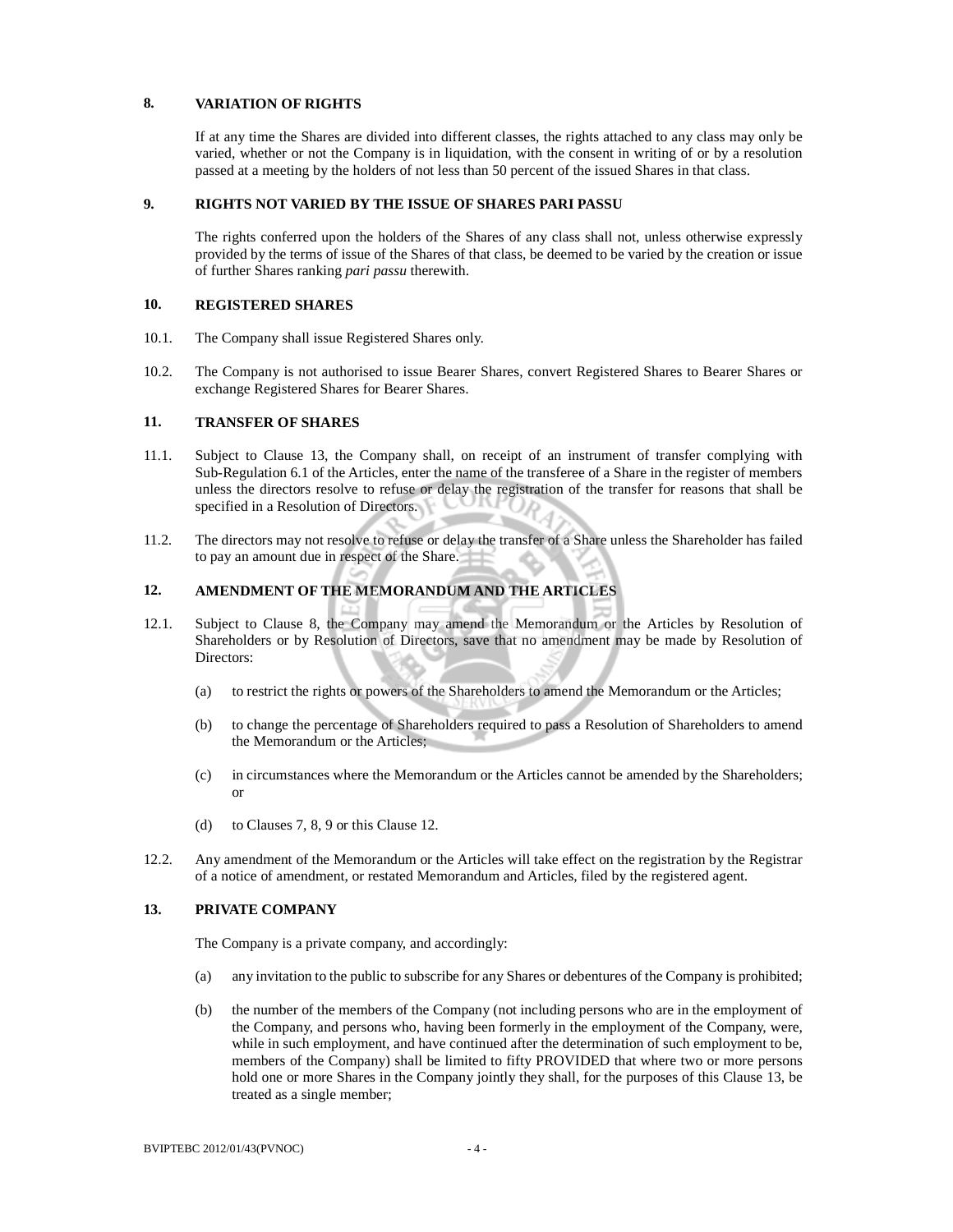- (c) the right to transfer the Shares of the Company shall be restricted in manner herein prescribed; and
- (d) the Company shall not have power to issue Share Warrants to Bearer.

We, OFFSHORE INCORPORATIONS LIMITED of P.O. Box 957, Offshore Incorporations Centre, Road Town, Tortola, British Virgin Islands for the purpose of incorporating a BVI Business Company under the laws of the British Virgin Islands hereby sign this Memorandum of Association the 9th day of July, 2012.

Incorporator

………………………………………………. (Sd.) Rexella D. Hodge Authorised Signatory OFFSHORE INCORPORATIONS LIMITED

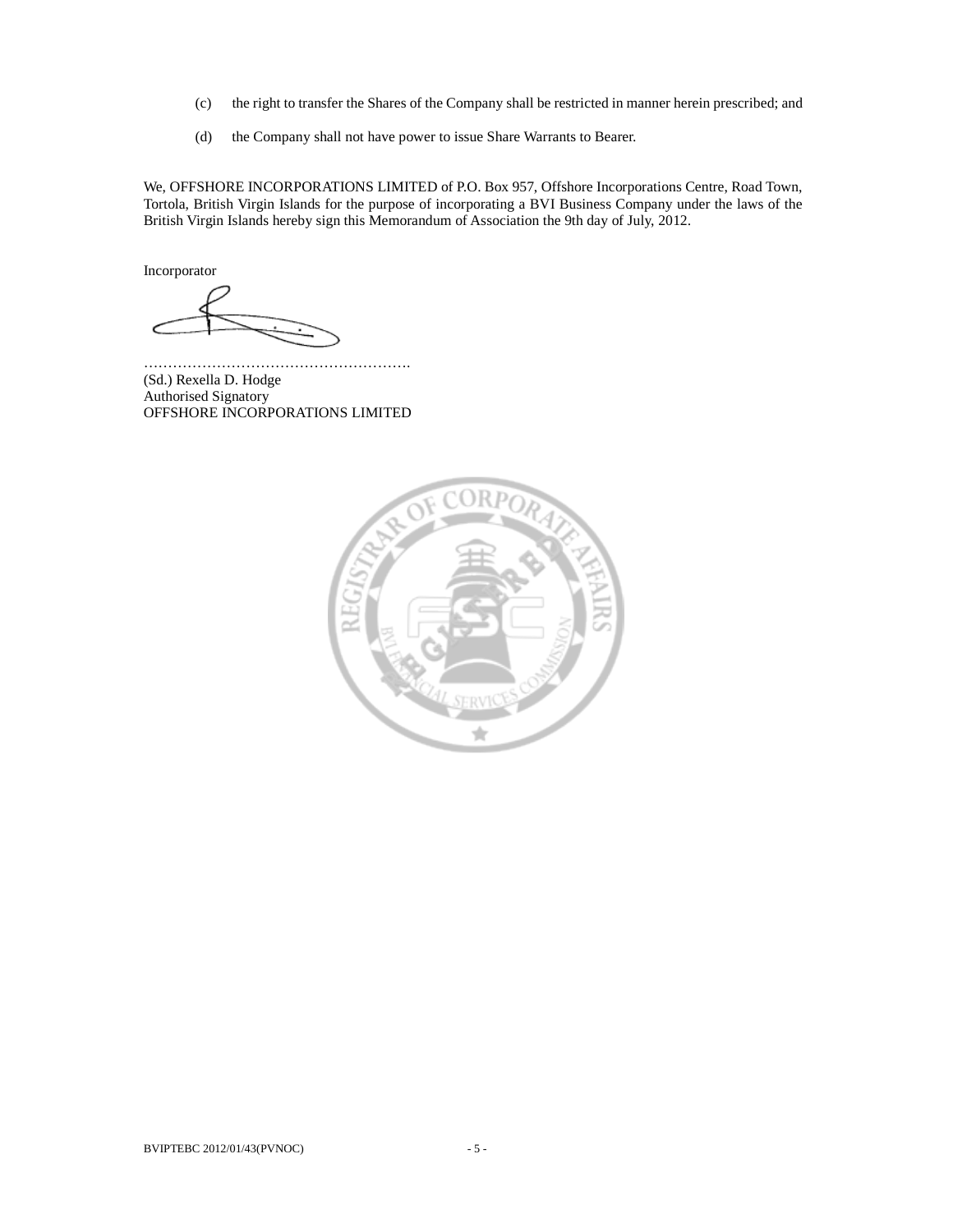# TERRITORY OF THE BRITISH VIRGIN ISLANDS THE BVI BUSINESS COMPANIES ACT, 2004

# ARTICLES OF ASSOCIATION

# OF

# TOMAN INVESTMENTS LIMITED

# A COMPANY LIMITED BY SHARES

### **1. REGISTERED SHARES**

- 1.1. Every Shareholder is entitled to a certificate signed by a director or officer of the Company, or any other person authorised by Resolution of Directors, or under the Seal specifying the number of Shares held by him and the signature of the director, officer or authorised person and the Seal may be facsimiles.
- 1.2. Any Shareholder receiving a certificate shall indemnify and hold the Company and its directors and officers harmless from any loss or liability which it or they may incur by reason of any wrongful or fraudulent use or representation made by any person by virtue of the possession thereof. If a certificate for Shares is worn out or lost it may be renewed on production of the worn out certificate or on satisfactory proof of its loss together with such indemnity as may be required by Resolution of Directors.
- 1.3. If several Eligible Persons are registered as joint holders of any Shares, any one of such Eligible Persons may give an effectual receipt for any Distribution.

# **2. SHARES**

- 2.1. Shares and other Securities may be issued at such times, to such Eligible Persons, for such consideration and on such terms as the directors may by Resolution of Directors determine.
- 2.2. Section 46 of the Act *(Pre-emptive rights)* does not apply to the Company.
- 2.3. A Share may be issued for consideration in any form, including money, a promissory note, or other written obligation to contribute money or property, real property, personal property (including goodwill and know-how), services rendered or a contract for future services.
- 2.4. The consideration for a Share with par value shall not be less than the par value of the Share. If a Share with par value is issued for consideration less than the par value, the person to whom the Share is issued is liable to pay to the Company an amount equal to the difference between the issue price and the par value.
- 2.5. No Shares may be issued for a consideration other than money, unless a Resolution of Directors has been passed stating:
	- (a) the amount to be credited for the issue of the Shares;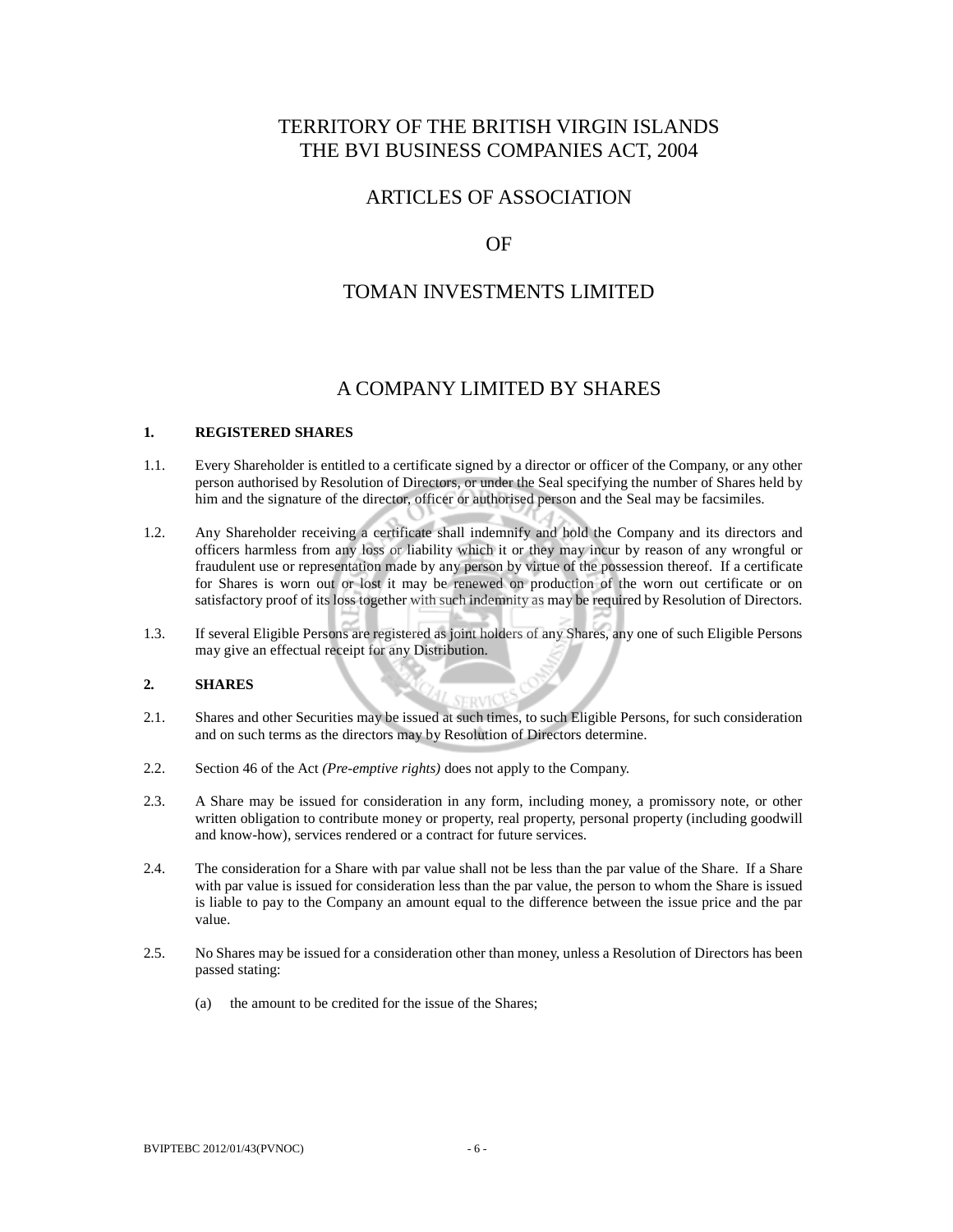- (b) the determination of the directors of the reasonable present cash value of the non-money consideration for the issue; and
- (c) that, in the opinion of the directors, the present cash value of the non-money consideration for the issue is not less than the amount to be credited for the issue of the Shares.
- 2.6. The consideration paid for any Share, whether a par value Share or a no par value Share, shall not be treated as a liability or debt of the Company for the purposes of
	- (a) the solvency test in Regulations 3 and 18; and
	- (b) sections 197 and 209 of the Act.
- 2.7. The Company shall keep a register (the "**register of members**") containing:
	- (a) the names and addresses of the Eligible Persons who hold Shares;
	- (b) the number of each class and series of Shares held by each Shareholder;
	- (c) the date on which the name of each Shareholder was entered in the register of members; and
	- (d) the date on which any Eligible Person ceased to be a Shareholder.
- 2.8. The register of members may be in any such form as the directors may approve, but if it is in magnetic, electronic or other data storage form, the Company must be able to produce legible evidence of its contents. Until the directors otherwise determine, the magnetic, electronic or other data storage form shall be the original register of members.
- 2.9. A Share is deemed to be issued when the name of the Shareholder is entered in the register of members.

### **3. REDEMPTION OF SHARES AND TREASURY SHARES**

- 3.1. The Company may purchase, redeem or otherwise acquire and hold its own Shares save that the Company may not purchase, redeem or otherwise acquire its own Shares without the consent of Shareholders whose Shares are to be purchased, redeemed or otherwise acquired unless the Company is permitted by the Act or any other provision in the Memorandum or Articles to purchase, redeem or otherwise acquire the Shares without their consent.
- 3.2. The Company may only offer to purchase, redeem or otherwise acquire Shares if the Resolution of Directors authorising the purchase, redemption or other acquisition contains a statement that the directors are satisfied, on reasonable grounds, that immediately after the acquisition the value of the Company's assets will exceed its liabilities and the Company will be able to pay its debts as they fall due.
- 3.3. Sections 60 (*Process for acquisition of own Shares*), 61 (*Offer to one or more shareholders*) and 62 (*Shares redeemed otherwise than at the option of company*) of the Act shall not apply to the Company.
- 3.4. Shares that the Company purchases, redeems or otherwise acquires pursuant to this Regulation may be cancelled or held as Treasury Shares except to the extent that such Shares are in excess of 50 percent of the issued Shares in which case they shall be cancelled but they shall be available for reissue.
- 3.5. All rights and obligations attaching to a Treasury Share are suspended and shall not be exercised by the Company while it holds the Share as a Treasury Share.
- 3.6. Treasury Shares may be transferred by the Company on such terms and conditions (not otherwise inconsistent with the Memorandum and the Articles) as the Company may by Resolution of Directors determine.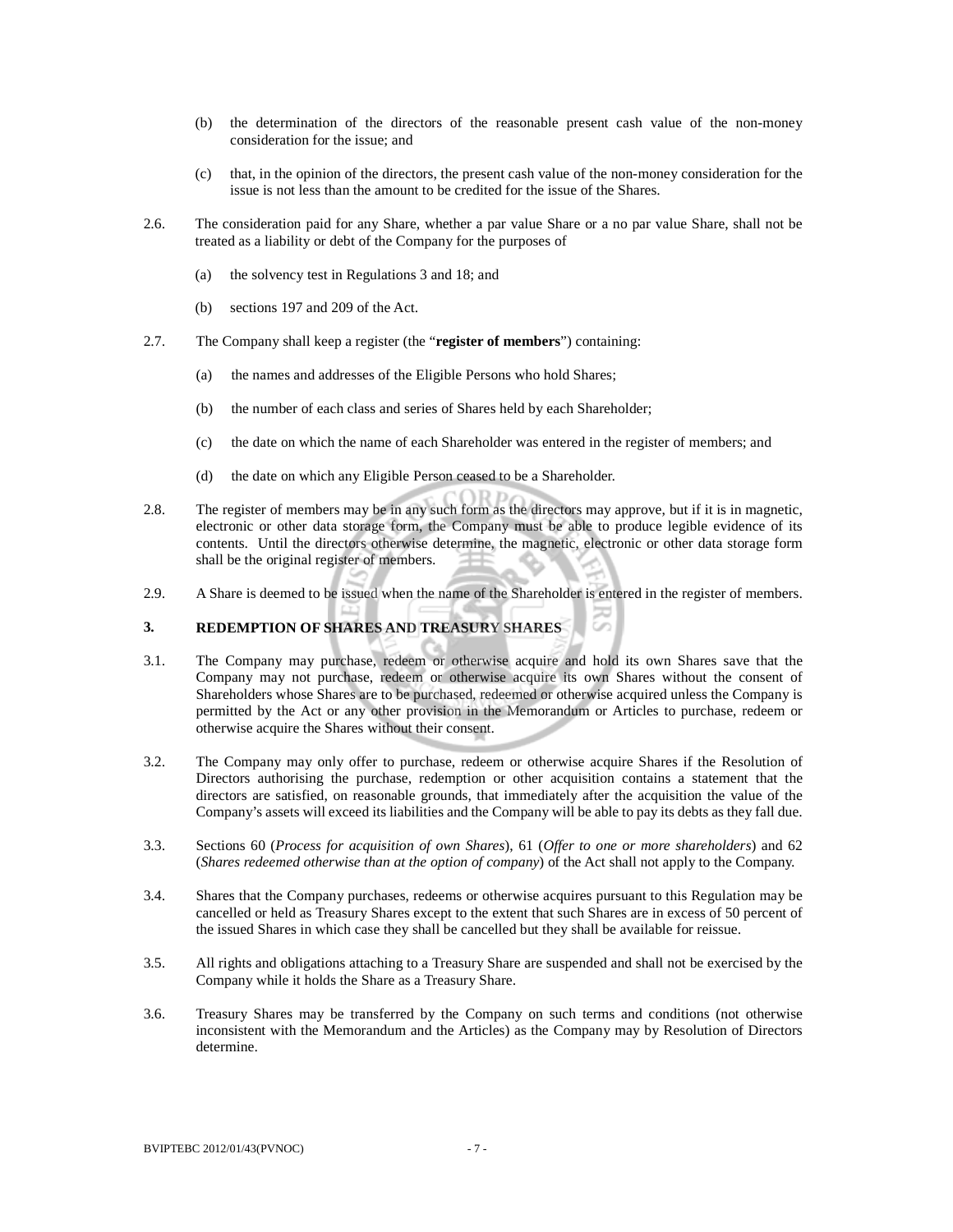3.7. Where Shares are held by another body corporate of which the Company holds, directly or indirectly, Shares having more than 50 percent of the votes in the election of directors of the other body corporate, all rights and obligations attaching to the Shares held by the other body corporate are suspended and shall not be exercised by the other body corporate.

# **4. MORTGAGES AND CHARGES OF SHARES**

- 4.1. Shareholders may mortgage or charge their Shares.
- 4.2. There shall be entered in the register of members at the written request of the Shareholder:
	- (a) a statement that the Shares held by him are mortgaged or charged;
	- (b) the name of the mortgagee or chargee; and
	- (c) the date on which the particulars specified in subparagraphs (a) and (b) are entered in the register of members.
- 4.3. Where particulars of a mortgage or charge are entered in the register of members, such particulars may be cancelled:
	- (a) with the written consent of the named mortgagee or chargee or anyone authorised to act on his behalf; or
	- (b) upon evidence satisfactory to the directors of the discharge of the liability secured by the mortgage or charge and the issue of such indemnities as the directors shall consider necessary or desirable.
- 4.4. Whilst particulars of a mortgage or charge over Shares are entered in the register of members pursuant to this Regulation:
	- (a) no transfer of any Share the subject of those particulars shall be effected;
	- (b) the Company may not purchase, redeem or otherwise acquire any such Share; and
	- (c) no replacement certificate shall be issued in respect of such Shares,

without the written consent of the named mortgagee or chargee.

### **5. FORFEITURE**

5.1. Shares that are not fully paid on issue are subject to the forfeiture provisions set forth in this Regulation and for this purpose Shares issued for a promissory note, other written obligation to contribute money or property or a contract for future services are deemed to be not fully paid.

÷

- 5.2. A written notice of call specifying the date for payment to be made shall be served on the Shareholder who defaults in making payment in respect of the Shares.
- 5.3. The written notice of call referred to in Sub-Regulation 5.2 shall name a further date not earlier than the expiration of 14 days from the date of service of the notice on or before which the payment required by the notice is to be made and shall contain a statement that in the event of non-payment at or before the time named in the notice the Shares, or any of them, in respect of which payment is not made will be liable to be forfeited.
- 5.4. Where a written notice of call has been issued pursuant to Sub-Regulation 5.3 and the requirements of the notice have not been complied with, the directors may, at any time before tender of payment, forfeit and cancel the Shares to which the notice relates.
- 5.5. The Company is under no obligation to refund any moneys to the Shareholder whose Shares have been cancelled pursuant to Sub-Regulation 5.4 and that Shareholder shall be discharged from any further obligation to the Company.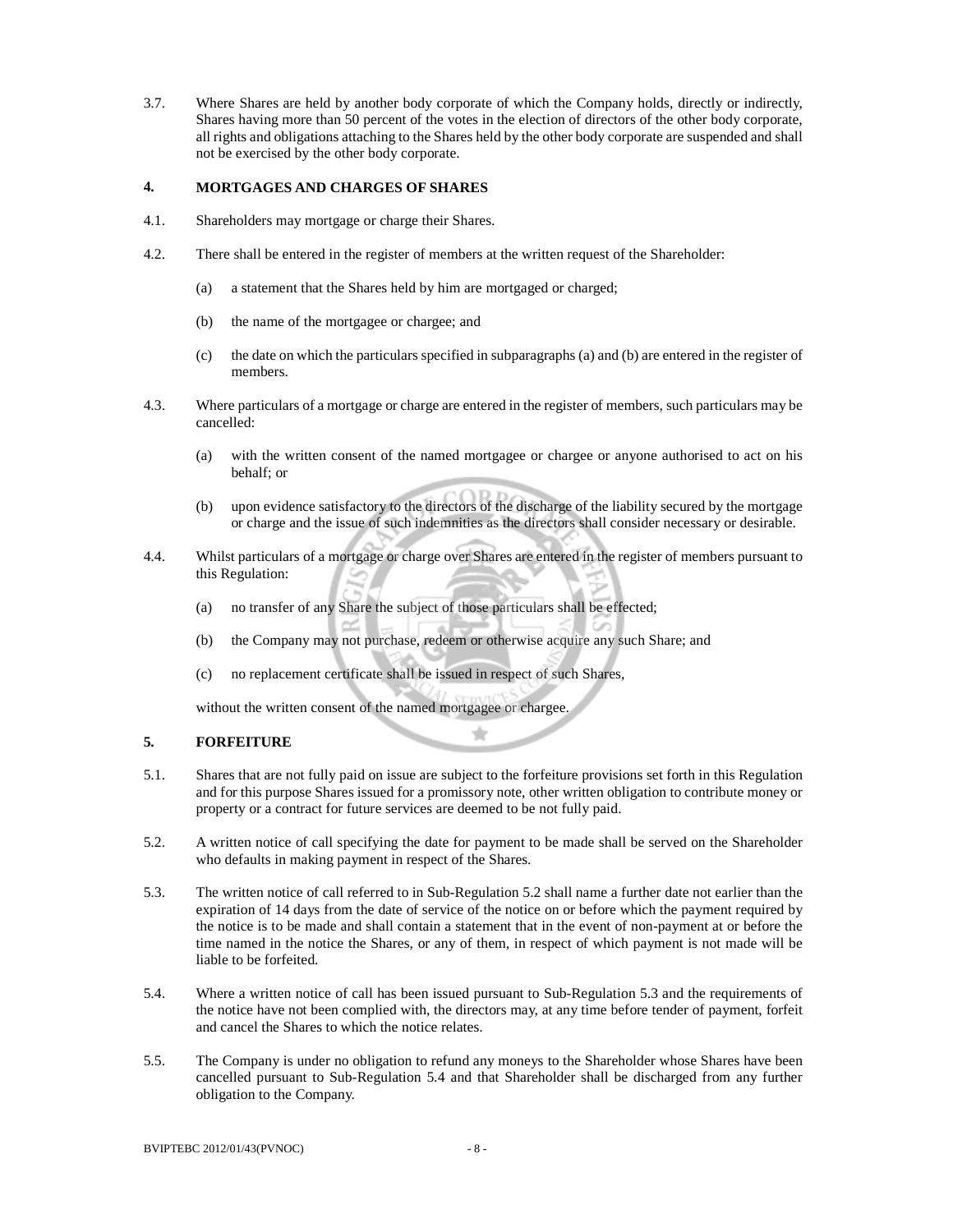### **6. TRANSFER OF SHARES**

- 6.1. Subject to the Memorandum, Shares may be transferred by a written instrument of transfer signed by the transferor and containing the name and address of the transferee, which shall be sent to the Company for registration.
- 6.2. The transfer of a Share is effective when the name of the transferee is entered on the register of members.
- 6.3. If the directors of the Company are satisfied that an instrument of transfer relating to Shares has been signed but that the instrument has been lost or destroyed, they may resolve by Resolution of Directors:
	- (a) to accept such evidence of the transfer of Shares as they consider appropriate; and
	- (b) that the transferee's name should be entered in the register of members notwithstanding the absence of the instrument of transfer.
- 6.4. Subject to the Memorandum, the personal representative of a deceased Shareholder may transfer a Share even though the personal representative is not a Shareholder at the time of the transfer.

### **7. MEETINGS AND CONSENTS OF SHAREHOLDERS**

- 7.1. Any director of the Company may convene meetings of the Shareholders at such times and in such manner and places within or outside the British Virgin Islands as the director considers necessary or desirable.  $ORPO<sub>2</sub>$
- 7.2. Upon the written request of Shareholders entitled to exercise 30 percent or more of the voting rights in respect of the matter for which the meeting is requested the directors shall convene a meeting of Shareholders.
- 7.3. The director convening a meeting shall give not less than 7 days' notice of a meeting of Shareholders to:
	- (a) those Shareholders whose names on the date the notice is given appear as Shareholders in the register of members of the Company and are entitled to vote at the meeting; and
	- (b) the other directors.
- 7.4. The director convening a meeting of Shareholders may fix as the record date for determining those Shareholders that are entitled to vote at the meeting the date notice is given of the meeting, or such other date as may be specified in the notice, being a date not earlier than the date of the notice.
- 7.5. A meeting of Shareholders held in contravention of the requirement to give notice is valid if Shareholders holding at least 90 percent of the total voting rights on all the matters to be considered at the meeting have waived notice of the meeting and, for this purpose, the presence of a Shareholder at the meeting shall constitute waiver in relation to all the Shares which that Shareholder holds.
- 7.6. The inadvertent failure of a director who convenes a meeting to give notice of a meeting to a Shareholder or another director, or the fact that a Shareholder or another director has not received notice, does not invalidate the meeting.
- 7.7. A Shareholder may be represented at a meeting of Shareholders by a proxy who may speak and vote on behalf of the Shareholder.
- 7.8. The instrument appointing a proxy shall be produced at the place designated for the meeting before the time for holding the meeting at which the person named in such instrument proposes to vote. The notice of the meeting may specify an alternative or additional place or time at which the proxy shall be presented.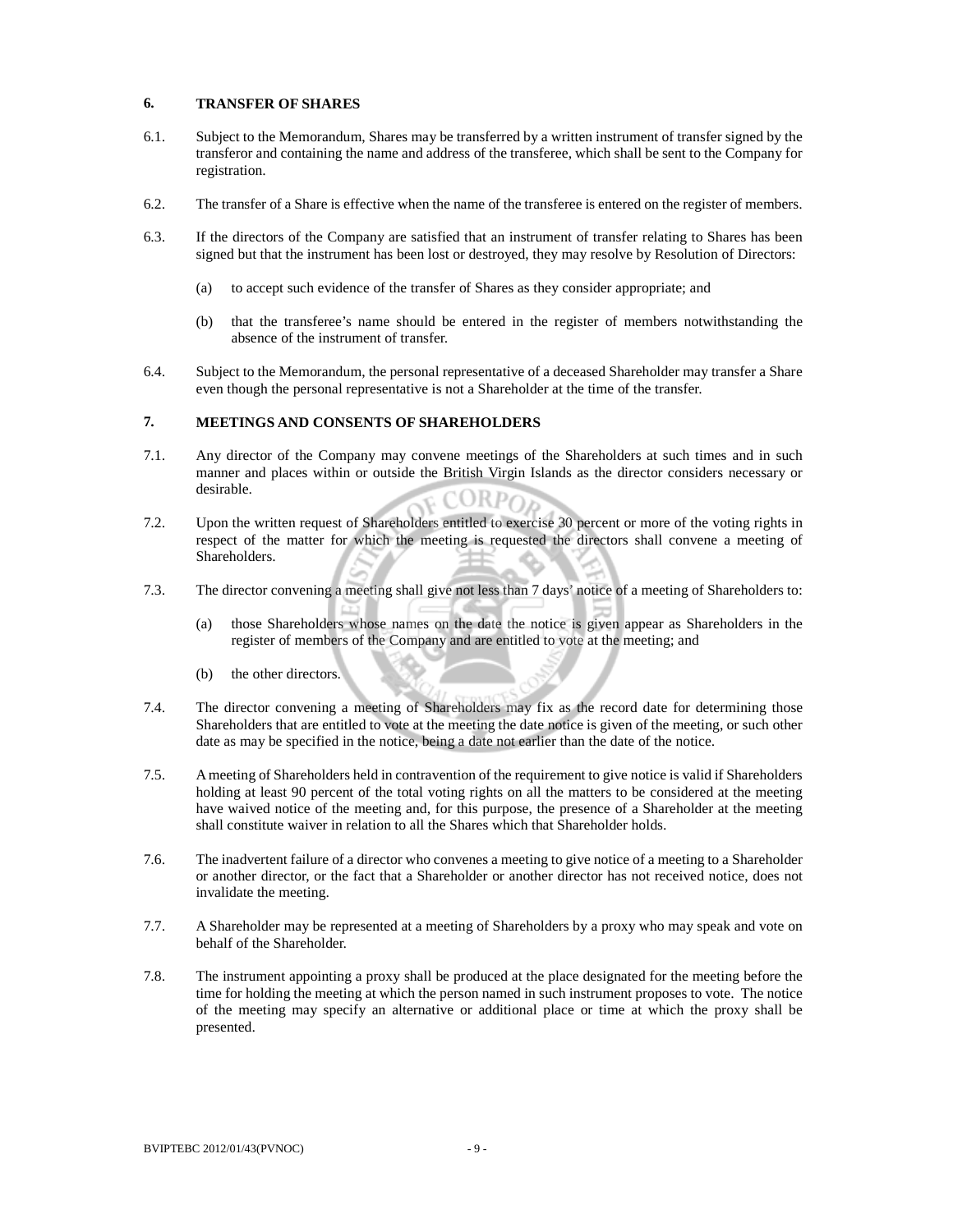7.9. The instrument appointing a proxy shall be in substantially the following form or such other form as the chairman of the meeting shall accept as properly evidencing the wishes of the Shareholder appointing the proxy.

| [COMPANY NAME]                                                                                                                                          |  |
|---------------------------------------------------------------------------------------------------------------------------------------------------------|--|
| I/We being a Shareholder of the above Company HEREBY APPOINT<br>be my/our proxy to vote for me/us at the meeting of Shareholders to be held on the  day |  |
| (Any restrictions on voting to be inserted here.)                                                                                                       |  |
|                                                                                                                                                         |  |
| Shareholder                                                                                                                                             |  |

- 7.10. The following applies where Shares are jointly owned:
	- (a) if two or more persons hold Shares jointly each of them may be present in person or by proxy at a meeting of Shareholders and may speak as a Shareholder;
	- (b) if only one of the joint owners is present in person or by proxy he may vote on behalf of all joint owners; and
	- (c) if two or more of the joint owners are present in person or by proxy they must vote as one.
- 7.11. A Shareholder shall be deemed to be present at a meeting of Shareholders if he participates by telephone or other electronic means and all Shareholders participating in the meeting are able to hear each other.
- 7.12. A meeting of Shareholders is duly constituted if, at the commencement of the meeting, there are present in person or by proxy not less than 50 percent of the votes of the Shares entitled to vote on Resolutions of Shareholders to be considered at the meeting. A quorum may comprise a single Shareholder or proxy and then such person may pass a Resolution of Shareholders and a certificate signed by such person accompanied where such person be a proxy by a copy of the proxy instrument shall constitute a valid Resolution of Shareholders.
- 7.13. If within two hours from the time appointed for the meeting a quorum is not present, the meeting, if convened upon the requisition of Shareholders, shall be dissolved; in any other case it shall stand adjourned to the next business day in the jurisdiction in which the meeting was to have been held at the same time and place or to such other time and place as the directors may determine, and if at the adjourned meeting there are present within one hour from the time appointed for the meeting in person or by proxy not less than one third of the votes of the Shares or each class or series of Shares entitled to vote on the matters to be considered by the meeting, those present shall constitute a quorum but otherwise the meeting shall be dissolved.
- 7.14. At every meeting of Shareholders, the Chairman of the Board shall preside as chairman of the meeting. If there is no Chairman of the Board or if the Chairman of the Board is not present at the meeting, the Shareholders present shall choose one of their number to be the chairman. If the Shareholders are unable to choose a chairman for any reason, then the person representing the greatest number of voting Shares present in person or by proxy at the meeting shall preside as chairman failing which the oldest individual Shareholder or representative of a Shareholder present shall take the chair.
- 7.15. The chairman may, with the consent of the meeting, adjourn any meeting from time to time, and from place to place, but no business shall be transacted at any adjourned meeting other than the business left unfinished at the meeting from which the adjournment took place.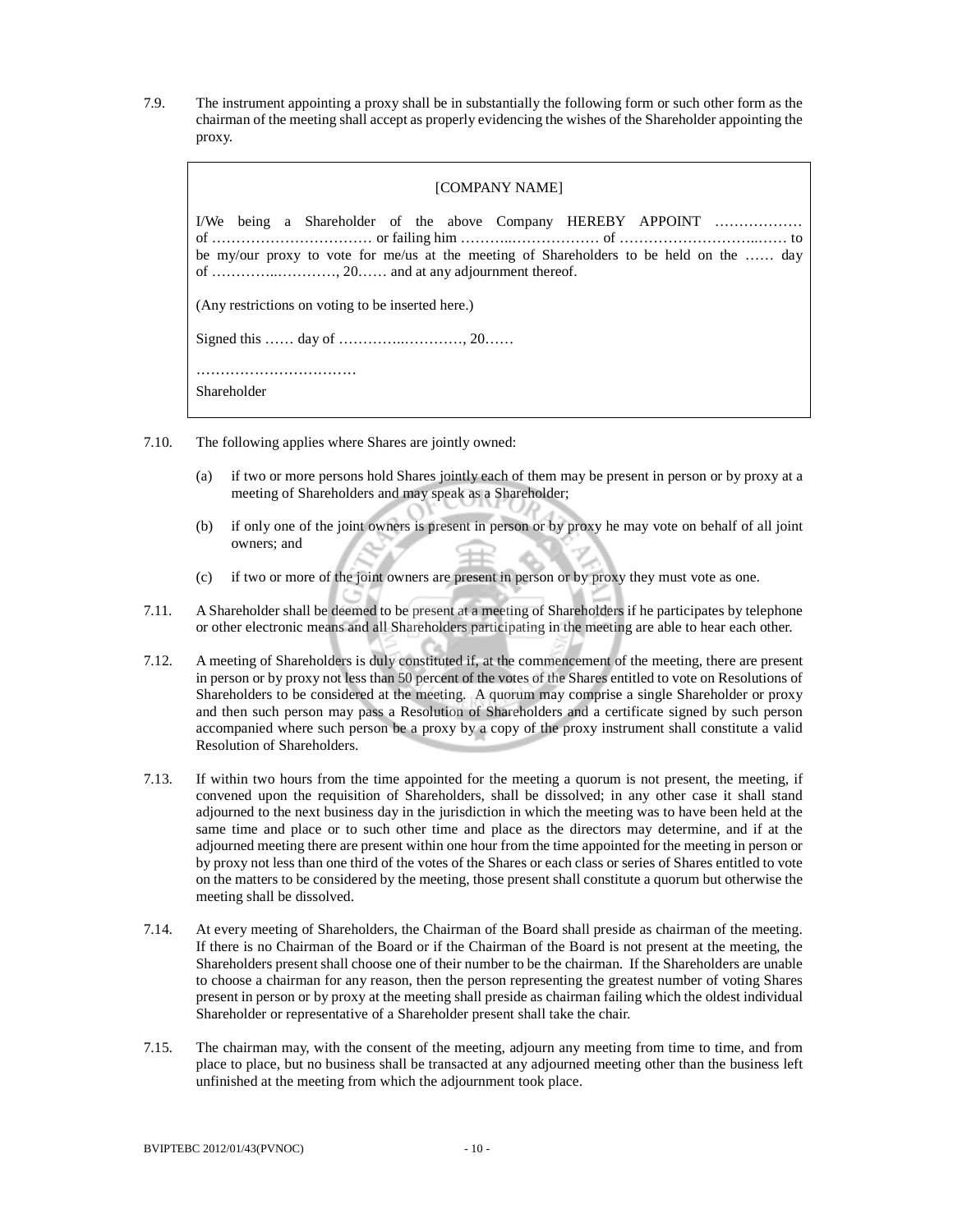- 7.16. At any meeting of the Shareholders the chairman is responsible for deciding in such manner as he considers appropriate whether any resolution proposed has been carried or not and the result of his decision shall be announced to the meeting and recorded in the minutes of the meeting. If the chairman has any doubt as to the outcome of the vote on a proposed resolution, he shall cause a poll to be taken of all votes cast upon such resolution. If the chairman fails to take a poll then any Shareholder present in person or by proxy who disputes the announcement by the chairman of the result of any vote may immediately following such announcement demand that a poll be taken and the chairman shall cause a poll to be taken. If a poll is taken at any meeting, the result shall be announced to the meeting and recorded in the minutes of the meeting.
- 7.17. Subject to the specific provisions contained in this Regulation for the appointment of representatives of Eligible Persons other than individuals the right of any individual to speak for or represent a Shareholder shall be determined by the law of the jurisdiction where, and by the documents by which, the Eligible Person is constituted or derives its existence. In case of doubt, the directors may in good faith seek legal advice from any qualified person and unless and until a court of competent jurisdiction shall otherwise rule, the directors may rely and act upon such advice without incurring any liability to any Shareholder or the Company.
- 7.18. Any Eligible Person other than an individual which is a Shareholder may by resolution of its directors or other governing body authorise such individual as it thinks fit to act as its representative at any meeting of Shareholders or of any class of Shareholders, and the individual so authorised shall be entitled to exercise the same rights on behalf of the Shareholder which he represents as that Shareholder could exercise if it were an individual.
- 7.19. The chairman of any meeting at which a vote is cast by proxy or on behalf of any Eligible Person other than an individual may call for a notarially certified copy of such proxy or authority which shall be produced within 7 days of being so requested or the votes cast by such proxy or on behalf of such Eligible Person shall be disregarded.
- 7.20. Directors of the Company may attend and speak at any meeting of Shareholders and at any separate meeting of the holders of any class or series of Shares.
- 7.21. An action that may be taken by the Shareholders at a meeting may also be taken by a resolution consented to in writing, without the need for any notice, but if any Resolution of Shareholders is adopted otherwise than by the unanimous written consent of all Shareholders, a copy of such resolution shall forthwith be sent to all Shareholders not consenting to such resolution. The consent may be in the form of counterparts, each counterpart being signed by one or more Shareholders. If the consent is in one or more counterparts, and the counterparts bear different dates, then the resolution shall take effect on the earliest date upon which Shareholders holding a sufficient number of votes of Shares to constitute a Resolution of Shareholders have consented to the resolution by signed counterparts.

### **8. DIRECTORS**

- 8.1. The first directors of the Company shall be appointed by the first registered agent within 6 months of the date of incorporation of the Company; and thereafter, the directors shall be elected by Resolution of Shareholders or by Resolution of Directors.
- 8.2. No person shall be appointed as a director, or nominated as a reserve director, of the Company unless he has consented in writing to be a director or to be nominated as a reserve director.
- 8.3. Subject to Sub-Regulation 8.1, the minimum number of directors shall be one and there shall be no maximum number.
- 8.4. Each director holds office for the term, if any, fixed by the Resolution of Shareholders or the Resolution of Directors appointing him, or until his earlier death, resignation or removal. If no term is fixed on the appointment of a director, the director serves indefinitely until his earlier death, resignation or removal.
- 8.5. A director may be removed from office,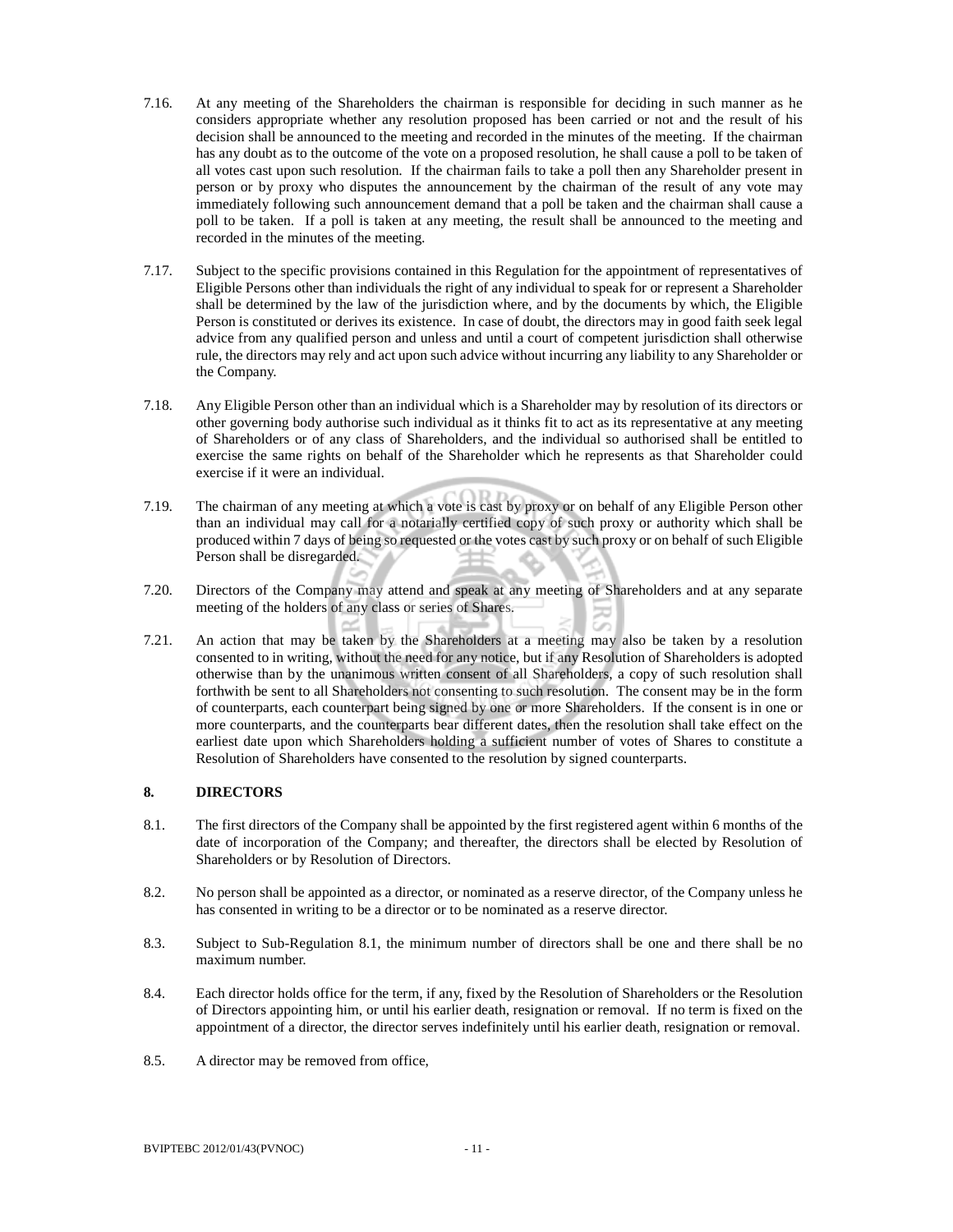- (a) with or without cause, by Resolution of Shareholders passed at a meeting of Shareholders called for the purposes of removing the director or for purposes including the removal of the director or by a written resolution passed by at least 75 percent of the Shareholders of the Company entitled to vote; or
- (b) with cause, by Resolution of Directors passed at a meeting of directors called for the purpose of removing the director or for purposes including the removal of the director.
- 8.6. A director may resign his office by giving written notice of his resignation to the Company and the resignation has effect from the date the notice is received by the Company or from such later date as may be specified in the notice. A director shall resign forthwith as a director if he is, or becomes, disqualified from acting as a director under the Act.
- 8.7. The directors may at any time appoint any person to be a director either to fill a vacancy or as an addition to the existing directors. Where the directors appoint a person as director to fill a vacancy, the term shall not exceed the term that remained when the person who has ceased to be a director ceased to hold office.
- 8.8. A vacancy in relation to directors occurs if a director dies or otherwise ceases to hold office prior to the expiration of his term of office.
- 8.9. Where the Company only has one Shareholder who is an individual and that Shareholder is also the sole director of the Company, the sole Shareholder/director may, by instrument in writing, nominate a person who is not disqualified from being a director of the Company as a reserve director of the Company to act in the place of the sole director in the event of his death.
- 8.10. The nomination of a person as a reserve director of the Company ceases to have effect if:
	- (a) before the death of the sole Shareholder/director who nominated him,
		- (i) he resigns as reserve director, or
		- (ii) the sole Shareholder/director revokes the nomination in writing; or
	- (b) the sole Shareholder/director who nominated him ceases to be able to be the sole Shareholder/director of the Company for any reason other than his death.
- 8.11. The Company shall keep a register of directors containing:
	- (a) the names and addresses of the persons who are directors of the Company or who have been nominated as reserve directors of the Company;
	- (b) the date on which each person whose name is entered in the register was appointed as a director, or nominated as a reserve director, of the Company;
	- (c) the date on which each person named as a director ceased to be a director of the Company;
	- (d) the date on which the nomination of any person nominated as a reserve director ceased to have effect; and
	- (e) such other information as may be prescribed by the Act.
- 8.12. The register of directors may be kept in any such form as the directors may approve, but if it is in magnetic, electronic or other data storage form, the Company must be able to produce legible evidence of its contents. Until a Resolution of Directors determining otherwise is passed, the magnetic, electronic or other data storage shall be the original register of directors.
- 8.13. The directors may, by Resolution of Directors, fix the emoluments of directors with respect to services to be rendered in any capacity to the Company.
- 8.14. A director is not required to hold a Share as a qualification to office.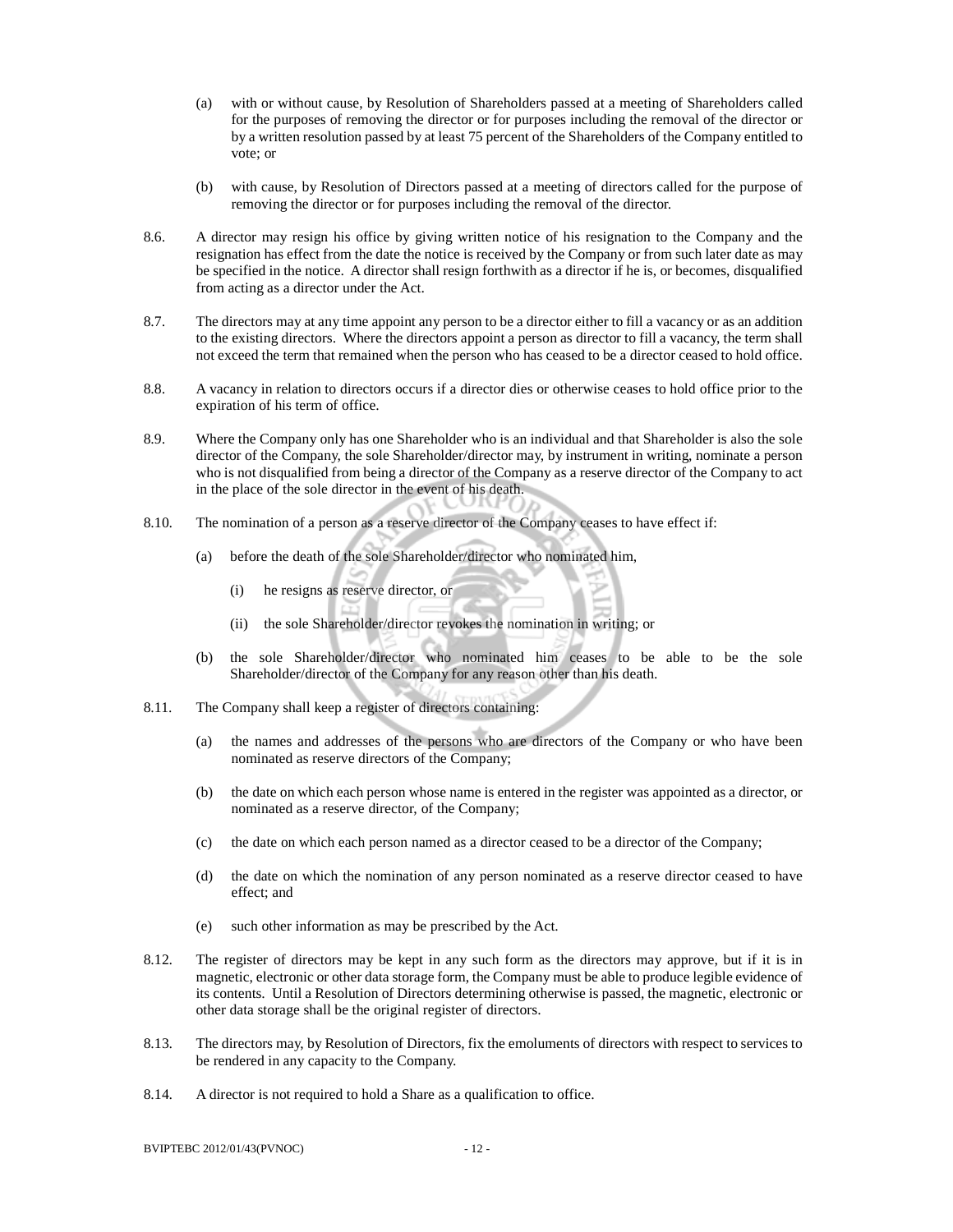## **9. POWERS OF DIRECTORS**

- 9.1. The business and affairs of the Company shall be managed by, or under the direction or supervision of, the directors of the Company. The directors of the Company have all the powers necessary for managing, and for directing and supervising, the business and affairs of the Company. The directors may pay all expenses incurred preliminary to and in connection with the incorporation of the Company and may exercise all such powers of the Company as are not by the Act or by the Memorandum or the Articles required to be exercised by the Shareholders.
- 9.2. Each director shall exercise his powers for a proper purpose and shall not act or agree to the Company acting in a manner that contravenes the Memorandum, the Articles or the Act. Each director, in exercising his powers or performing his duties, shall act honestly and in good faith in what the director believes to be the best interests of the Company.
- 9.3. If the Company is the wholly owned subsidiary of a holding company, a director of the Company may, when exercising powers or performing duties as a director, act in a manner which he believes is in the best interests of the holding company even though it may not be in the best interests of the Company.
- 9.4. Any director which is a body corporate may appoint any individual as its duly authorised representative for the purpose of representing it at meetings of the directors, with respect to the signing of consents or otherwise.
- 9.5. The continuing directors may act notwithstanding any vacancy in their body.
- 9.6. The directors may by Resolution of Directors exercise all the powers of the Company to incur indebtedness, liabilities or obligations and to secure indebtedness, liabilities or obligations whether of the Company or of any third party.
- 9.7. All cheques, promissory notes, drafts, bills of exchange and other negotiable instruments and all receipts for moneys paid to the Company shall be signed, drawn, accepted, endorsed or otherwise executed, as the case may be, in such manner as shall from time to time be determined by Resolution of Directors.
- 9.8. For the purposes of Section 175 (*Disposition of assets*) of the Act, the directors may by Resolution of Directors determine that any sale, transfer, lease, exchange or other disposition is in the usual or regular course of the business carried on by the Company and such determination is, in the absence of fraud, conclusive. **SERVK**

### **10. PROCEEDINGS OF DIRECTORS**

- 10.1. Any one director of the Company may call a meeting of the directors by sending a written notice to each other director.
- 10.2. The directors of the Company or any committee thereof may meet at such times and in such manner and places within or outside the British Virgin Islands as the directors may determine to be necessary or desirable.
- 10.3. A director is deemed to be present at a meeting of directors if he participates by telephone or other electronic means and all directors participating in the meeting are able to hear each other.
- 10.4. A director shall be given not less than 3 days' notice of meetings of directors, but a meeting of directors held without 3 days' notice having been given to all directors shall be valid if all the directors entitled to vote at the meeting who do not attend waive notice of the meeting, and for this purpose the presence of a director at a meeting shall constitute waiver by that director. The inadvertent failure to give notice of a meeting to a director, or the fact that a director has not received the notice, does not invalidate the meeting.
- 10.5. A director may by a written instrument appoint an alternate who need not be a director and the alternate shall be entitled to attend meetings in the absence of the director who appointed him and to vote in place of the director until the appointment lapses or is terminated.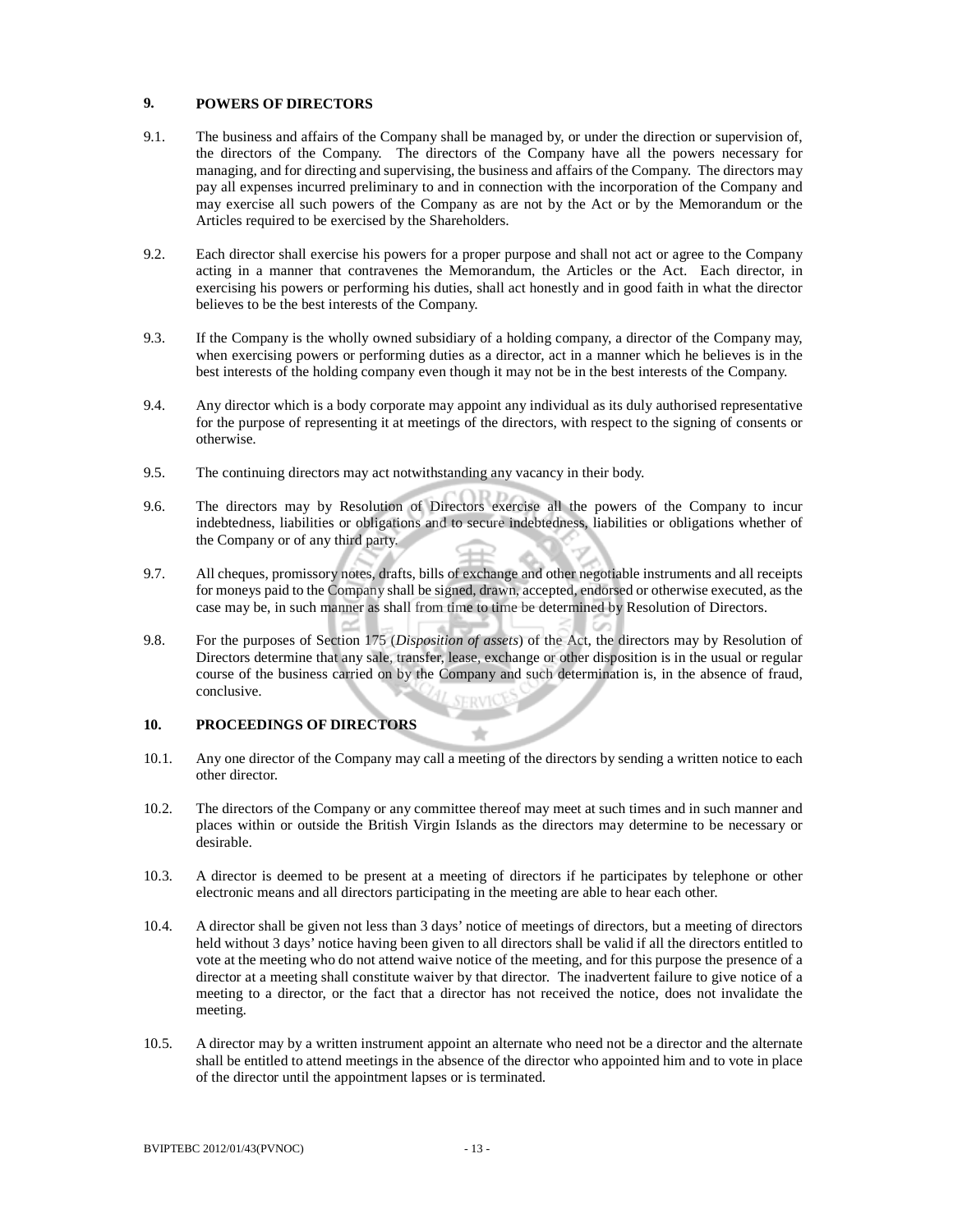- 10.6. A meeting of directors is duly constituted for all purposes if at the commencement of the meeting there are present in person or by alternate not less than one-half of the total number of directors, unless there are only 2 directors in which case the quorum is 2.
- 10.7. If the Company has only one director the provisions herein contained for meetings of directors do not apply and such sole director has full power to represent and act for the Company in all matters as are not by the Act, the Memorandum or the Articles required to be exercised by the Shareholders. In lieu of minutes of a meeting the sole director shall record in writing and sign a note or memorandum of all matters requiring a Resolution of Directors. Such a note or memorandum constitutes sufficient evidence of such resolution for all purposes.
- 10.8. At meetings of directors at which the Chairman of the Board is present, he shall preside as chairman of the meeting. If there is no Chairman of the Board or if the Chairman of the Board is not present, the directors present shall choose one of their number to be chairman of the meeting.
- 10.9. An action that may be taken by the directors or a committee of directors at a meeting may also be taken by a Resolution of Directors or a resolution of a committee of directors consented to in writing by all directors or by all members of the committee, as the case may be, without the need for any notice. The consent may be in the form of counterparts each counterpart being signed by one or more directors. If the consent is in one or more counterparts, and the counterparts bear different dates, then the resolution shall take effect on the date upon which the last director has consented to the resolution by signed counterparts.

### **11. COMMITTEES**

11.1. The directors may, by Resolution of Directors, designate one or more committees, each consisting of one or more directors, and delegate one or more of their powers, including the power to affix the Seal, to the committee.

**F CORPOR** 

- 11.2. The directors have no power to delegate to a committee of directors any of the following powers:
	- (a) to amend the Memorandum or the Articles;
	- (b) to designate committees of directors;
	- (c) to delegate powers to a committee of directors;
	- (d) to appoint or remove directors;
	- (e) to appoint or remove an agent;
	- (f) to approve a plan of merger, consolidation or arrangement;
	- (g) to make a declaration of solvency or to approve a liquidation plan; or
	- (h) to make a determination that immediately after a proposed Distribution the value of the Company's assets will exceed its liabilities and the Company will be able to pay its debts as they fall due.
- 11.3. Sub-Regulation 11.2(b) and (c) do not prevent a committee of directors, where authorised by the Resolution of Directors appointing such committee or by a subsequent Resolution of Directors, from appointing a sub-committee and delegating powers exercisable by the committee to the sub-committee.
- 11.4. The meetings and proceedings of each committee of directors consisting of 2 or more directors shall be governed *mutatis mutandis* by the provisions of the Articles regulating the proceedings of directors so far as the same are not superseded by any provisions in the Resolution of Directors establishing the committee.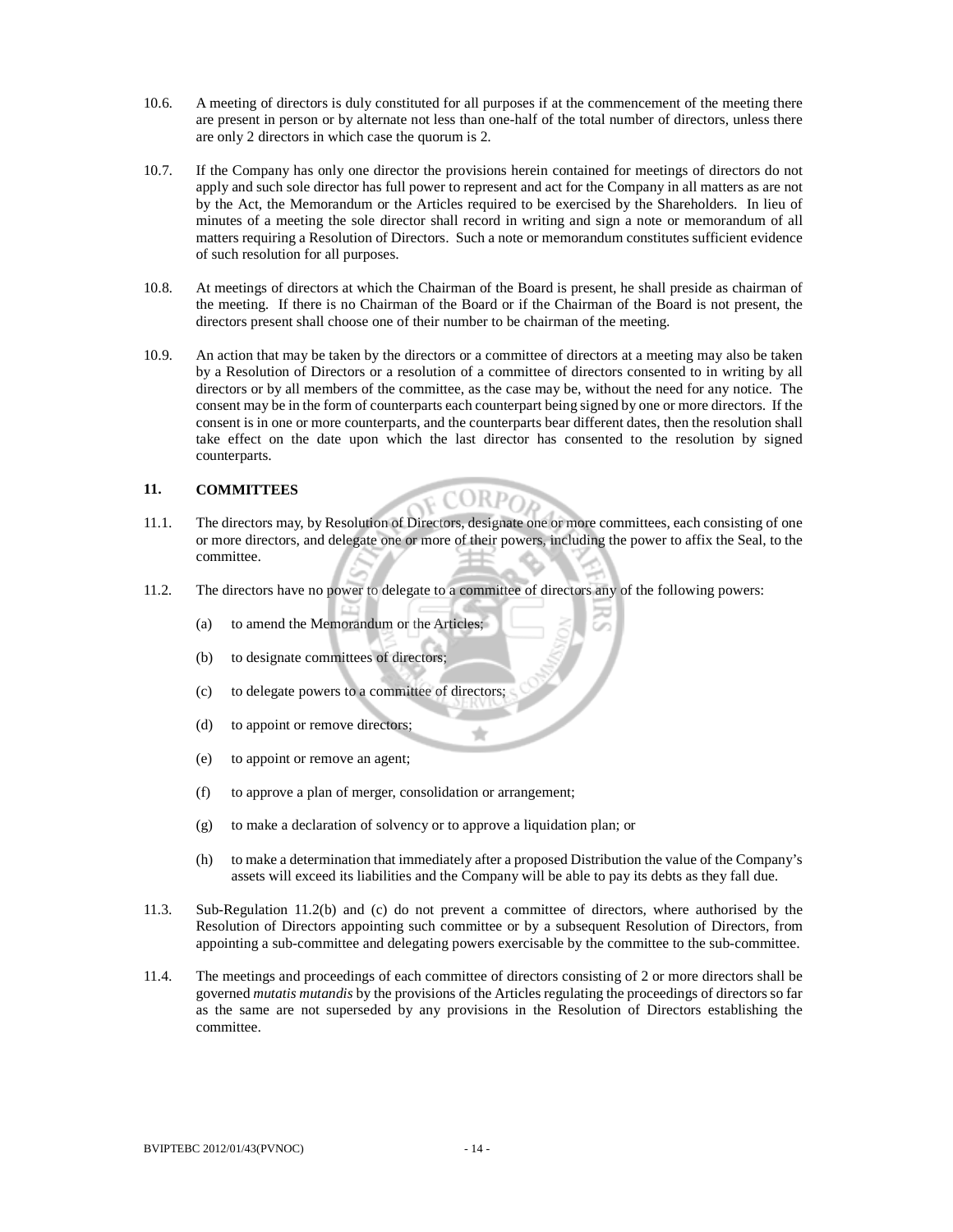11.5. Where the directors delegate their powers to a committee of directors they remain responsible for the exercise of that power by the committee, unless they believed on reasonable grounds at all times before the exercise of the power that the committee would exercise the power in conformity with the duties imposed on directors of the Company under the Act.

### **12. OFFICERS AND AGENTS**

- 12.1. The Company may by Resolution of Directors appoint officers of the Company at such times as may be considered necessary or expedient. Such officers may consist of a Chairman of the Board of Directors, a president and one or more vice-presidents, secretaries and treasurers and such other officers as may from time to time be considered necessary or expedient. Any number of offices may be held by the same person.
- 12.2. The officers shall perform such duties as are prescribed at the time of their appointment subject to any modification in such duties as may be prescribed thereafter by Resolution of Directors. In the absence of any specific prescription of duties it shall be the responsibility of the Chairman of the Board to preside at meetings of directors and Shareholders, the president to manage the day to day affairs of the Company, the vice-presidents to act in order of seniority in the absence of the president but otherwise to perform such duties as may be delegated to them by the president, the secretaries to maintain the register of members, minute books and records (other than financial records) of the Company and to ensure compliance with all procedural requirements imposed on the Company by applicable law, and the treasurer to be responsible for the financial affairs of the Company.
- 12.3. The emoluments of all officers shall be fixed by Resolution of Directors.
- 12.4. The officers of the Company shall hold office until their successors are duly appointed, but any officer elected or appointed by the directors may be removed at any time, with or without cause, by Resolution of Directors. Any vacancy occurring in any office of the Company may be filled by Resolution of Directors.
- 12.5. The directors may, by Resolution of Directors, appoint any person, including a person who is a director, to be an agent of the Company.
- 12.6. An agent of the Company shall have such powers and authority of the directors, including the power and authority to affix the Seal, as are set forth in the Articles or in the Resolution of Directors appointing the agent, except that no agent has any power or authority with respect to the following:
	- (a) to amend the Memorandum or the Articles;
	- (b) to change the registered office or agent;
	- (c) to designate committees of directors;
	- (d) to delegate powers to a committee of directors;
	- (e) to appoint or remove directors;
	- (f) to appoint or remove an agent;
	- (g) to fix emoluments of directors;
	- (h) to approve a plan of merger, consolidation or arrangement;
	- (i) to make a declaration of solvency or to approve a liquidation plan;
	- (j) to make a determination that immediately after a proposed Distribution the value of the Company's assets will exceed its liabilities and the Company will be able to pay its debts as they fall due; or
	- (k) to authorise the Company to continue as a company incorporated under the laws of a jurisdiction outside the British Virgin Islands.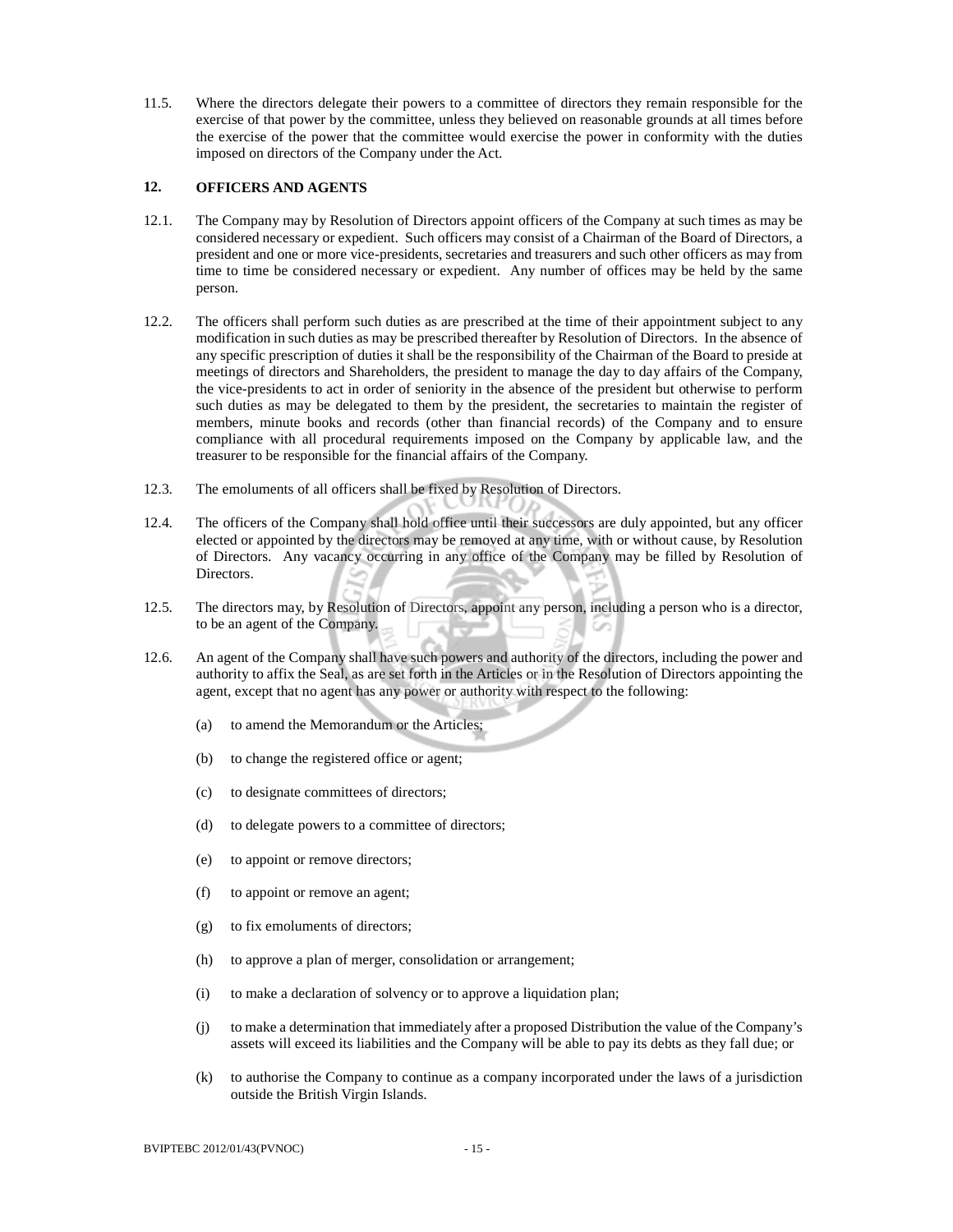- 12.7. The Resolution of Directors appointing an agent may authorise the agent to appoint one or more substitutes or delegates to exercise some or all of the powers conferred on the agent by the Company.
- 12.8. The directors may remove an agent appointed by the Company and may revoke or vary a power conferred on him.

### **13. CONFLICT OF INTERESTS**

- 13.1. A director of the Company shall, forthwith after becoming aware of the fact that he is interested in a transaction entered into or to be entered into by the Company, disclose the interest to all other directors of the Company.
- 13.2. For the purposes of Sub-Regulation 13.1, a disclosure to all other directors to the effect that a director is a member, director or officer of another named entity or has a fiduciary relationship with respect to the entity or a named individual and is to be regarded as interested in any transaction which may, after the date of the entry into the transaction or disclosure of the interest, be entered into with that entity or individual, is a sufficient disclosure of interest in relation to that transaction.
- 13.3. A director of the Company who is interested in a transaction entered into or to be entered into by the Company may:
	- (a) vote on a matter relating to the transaction;
	- (b) attend a meeting of directors at which a matter relating to the transaction arises and be included among the directors present at the meeting for the purposes of a quorum; and
	- (c) sign a document on behalf of the Company, or do any other thing in his capacity as a director, that relates to the transaction,

 and, subject to compliance with the Act shall not, by reason of his office be accountable to the Company for any benefit which he derives from such transaction and no such transaction shall be liable to be avoided on the grounds of any such interest or benefit.

### **14. INDEMNIFICATION**

- 14.1. Subject to the limitations hereinafter provided the Company shall indemnify against all expenses, including legal fees, and against all judgments, fines and amounts paid in settlement and reasonably incurred in connection with legal, administrative or investigative proceedings any person who:
	- (a) is or was a party or is threatened to be made a party to any threatened, pending or completed proceedings, whether civil, criminal, administrative or investigative, by reason of the fact that the person is or was a director of the Company; or
	- (b) is or was, at the request of the Company, serving as a director of, or in any other capacity is or was acting for, another body corporate or a partnership, joint venture, trust or other enterprise.
- 14.2. The indemnity in Sub-Regulation 14.1 only applies if the person acted honestly and in good faith with a view to the best interests of the Company and, in the case of criminal proceedings, the person had no reasonable cause to believe that their conduct was unlawful.
- 14.3. For the purposes of Sub-Regulation 14.2, a director acts in the best interests of the Company if he acts in the best interests of
	- (a) the Company's holding company; or
	- (b) a Shareholder or Shareholders of the Company;

in either case, in the circumstances specified in Sub-Regulation 9.3 or the Act, as the case may be.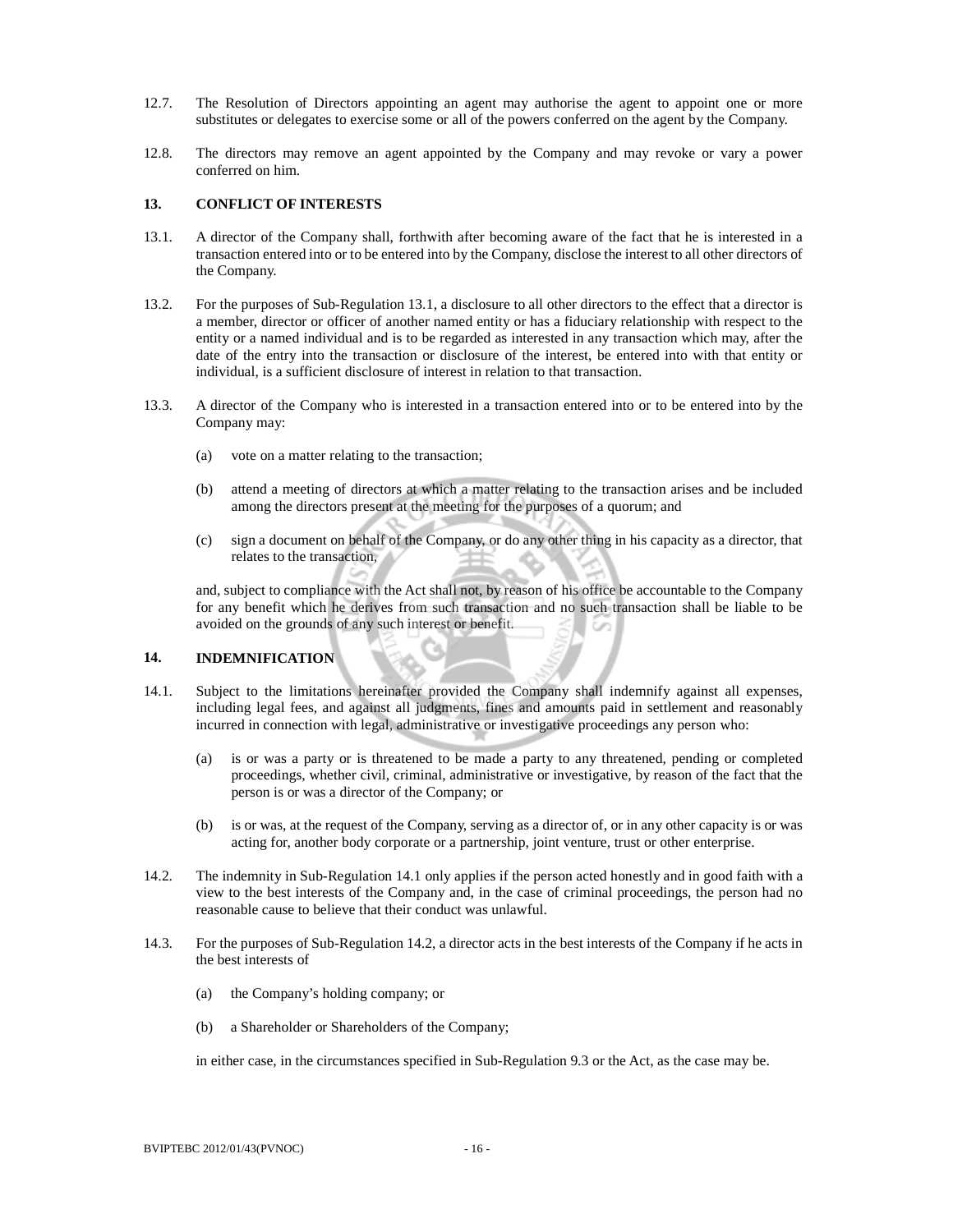- 14.4. The decision of the directors as to whether the person acted honestly and in good faith and with a view to the best interests of the Company and as to whether the person had no reasonable cause to believe that his conduct was unlawful is, in the absence of fraud, sufficient for the purposes of the Articles, unless a question of law is involved.
- 14.5. The termination of any proceedings by any judgment, order, settlement, conviction or the entering of a *nolle prosequi* does not, by itself, create a presumption that the person did not act honestly and in good faith and with a view to the best interests of the Company or that the person had reasonable cause to believe that his conduct was unlawful.
- 14.6. Expenses, including legal fees, incurred by a director in defending any legal, administrative or investigative proceedings may be paid by the Company in advance of the final disposition of such proceedings upon receipt of an undertaking by or on behalf of the director to repay the amount if it shall ultimately be determined that the director is not entitled to be indemnified by the Company in accordance with Sub-Regulation 14.1.
- 14.7. Expenses, including legal fees, incurred by a former director in defending any legal, administrative or investigative proceedings may be paid by the Company in advance of the final disposition of such proceedings upon receipt of an undertaking by or on behalf of the former director to repay the amount if it shall ultimately be determined that the former director is not entitled to be indemnified by the Company in accordance with Sub-Regulation 14.1 and upon such terms and conditions, if any, as the Company deems appropriate.
- 14.8. The indemnification and advancement of expenses provided by, or granted pursuant to, this section is not exclusive of any other rights to which the person seeking indemnification or advancement of expenses may be entitled under any agreement, Resolution of Shareholders, resolution of disinterested directors or otherwise, both as acting in the person's official capacity and as to acting in another capacity while serving as a director of the Company.
- 14.9. If a person referred to in Sub-Regulation 14.1 has been successful in defence of any proceedings referred to in Sub-Regulation 14.1, the person is entitled to be indemnified against all expenses, including legal fees, and against all judgments, fines and amounts paid in settlement and reasonably incurred by the person in connection with the proceedings.
- 14.10. The Company may purchase and maintain insurance in relation to any person who is or was a director, officer or liquidator of the Company, or who at the request of the Company is or was serving as a director, officer or liquidator of, or in any other capacity is or was acting for, another company or a partnership, joint venture, trust or other enterprise, against any liability asserted against the person and incurred by the person in that capacity, whether or not the Company has or would have had the power to indemnify the person against the liability as provided in the Articles.

### **15. RECORDS**

- 15.1. The Company shall keep the following documents at the office of its registered agent:
	- (a) the Memorandum and the Articles;
	- (b) the register of members, or a copy of the register of members;
	- (c) the register of directors, or a copy of the register of directors; and
	- (d) copies of all notices and other documents filed by the Company with the Registrar of Corporate Affairs in the previous 10 years.
- 15.2. Until the directors determine otherwise by Resolution of Directors the Company shall keep the original register of members and original register of directors at the office of its registered agent.
- 15.3. If the Company maintains only a copy of the register of members or a copy of the register of directors at the office of its registered agent, it shall: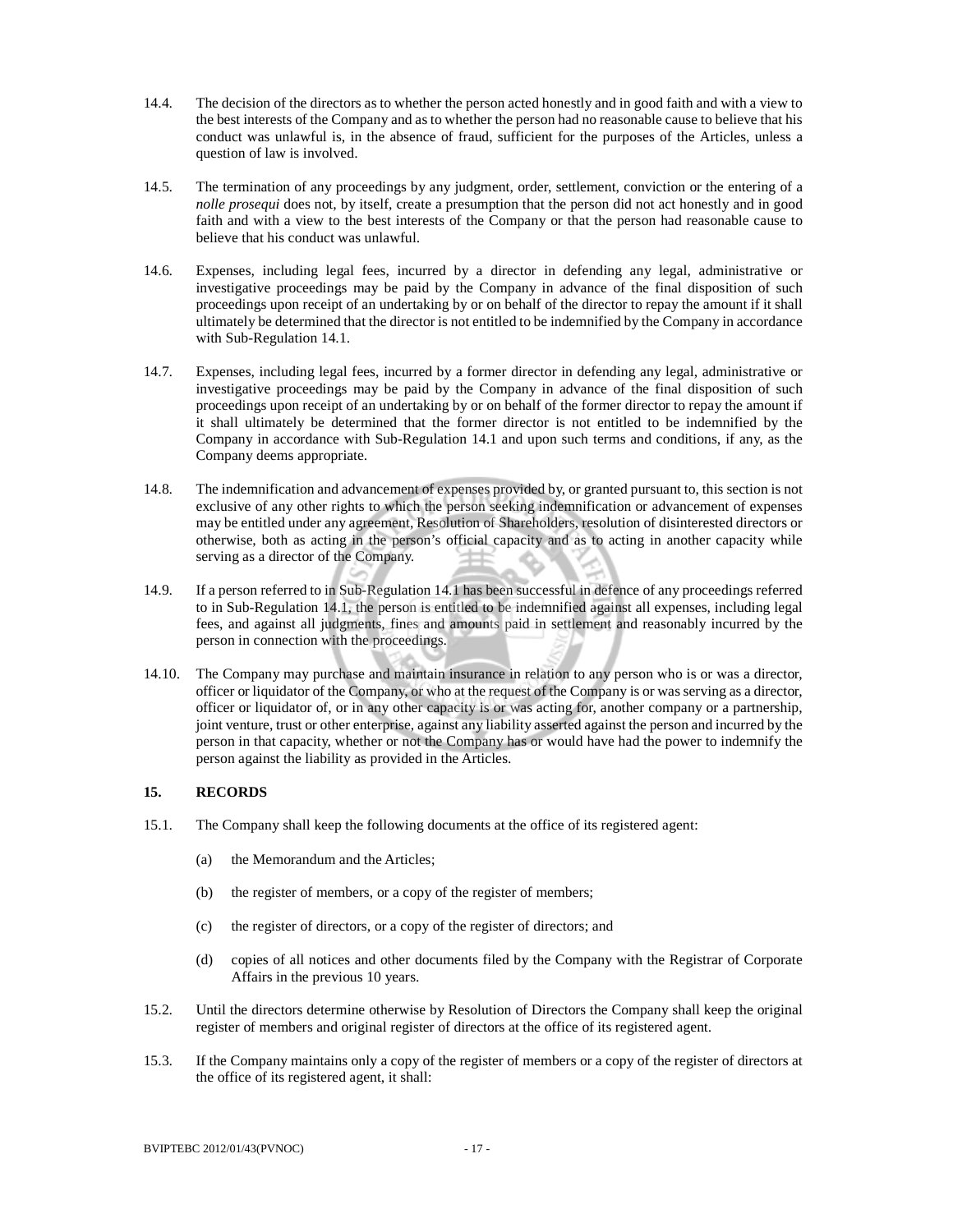- (a) within 15 days of any change in either register, notify the registered agent in writing of the change; and
- (b) provide the registered agent with a written record of the physical address of the place or places at which the original register of members or the original register of directors is kept.
- 15.4. The Company shall keep the following records at the office of its registered agent or at such other place or places, within or outside the British Virgin Islands, as the directors may determine:
	- (a) minutes of meetings and Resolutions of Shareholders and classes of Shareholders;
	- (b) minutes of meetings and Resolutions of Directors and committees of directors; and
	- (c) an impression of the Seal.
- 15.5. Where any original records referred to in this Regulation are maintained other than at the office of the registered agent of the Company, and the place at which the original records is changed, the Company shall provide the registered agent with the physical address of the new location of the records of the Company within 14 days of the change of location.
- 15.6. The records kept by the Company under this Regulation shall be in written form or either wholly or partly as electronic records complying with the requirements of the Electronic Transactions Act, 2001 (No. 5 of 2001) as from time to time amended or re-enacted.

### **16. REGISTER OF CHARGES**

 The Company shall maintain at the office of its registered agent a register of charges in which there shall be entered the following particulars regarding each mortgage, charge and other encumbrance created by the Company:

 $ORPO<sub>D</sub>$ 

- (a) the date of creation of the charge;
- (b) a short description of the liability secured by the charge;
- (c) a short description of the property charged;
- (d) the name and address of the trustee for the security or, if there is no such trustee, the name and address of the chargee; ÷
- (e) unless the charge is a security to bearer, the name and address of the holder of the charge; and
- (f) details of any prohibition or restriction contained in the instrument creating the charge on the power of the Company to create any future charge ranking in priority to or equally with the charge.

### **17. SEAL**

 The Company shall have a Seal and may have more than one Seal and references herein to the Seal shall be references to every Seal which shall have been duly adopted by Resolution of Directors. The directors shall provide for the safe custody of the Seal and for an imprint thereof to be kept at the registered office. Except as otherwise expressly provided herein the Seal when affixed to any written instrument shall be witnessed and attested to by the signature of any one director or other person so authorised from time to time by Resolution of Directors. Such authorisation may be before or after the Seal is affixed, may be general or specific and may refer to any number of sealings. The directors may provide for a facsimile of the Seal and of the signature of any director or authorised person which may be reproduced by printing or other means on any instrument and it shall have the same force and validity as if the Seal had been affixed to such instrument and the same had been attested to as hereinbefore described.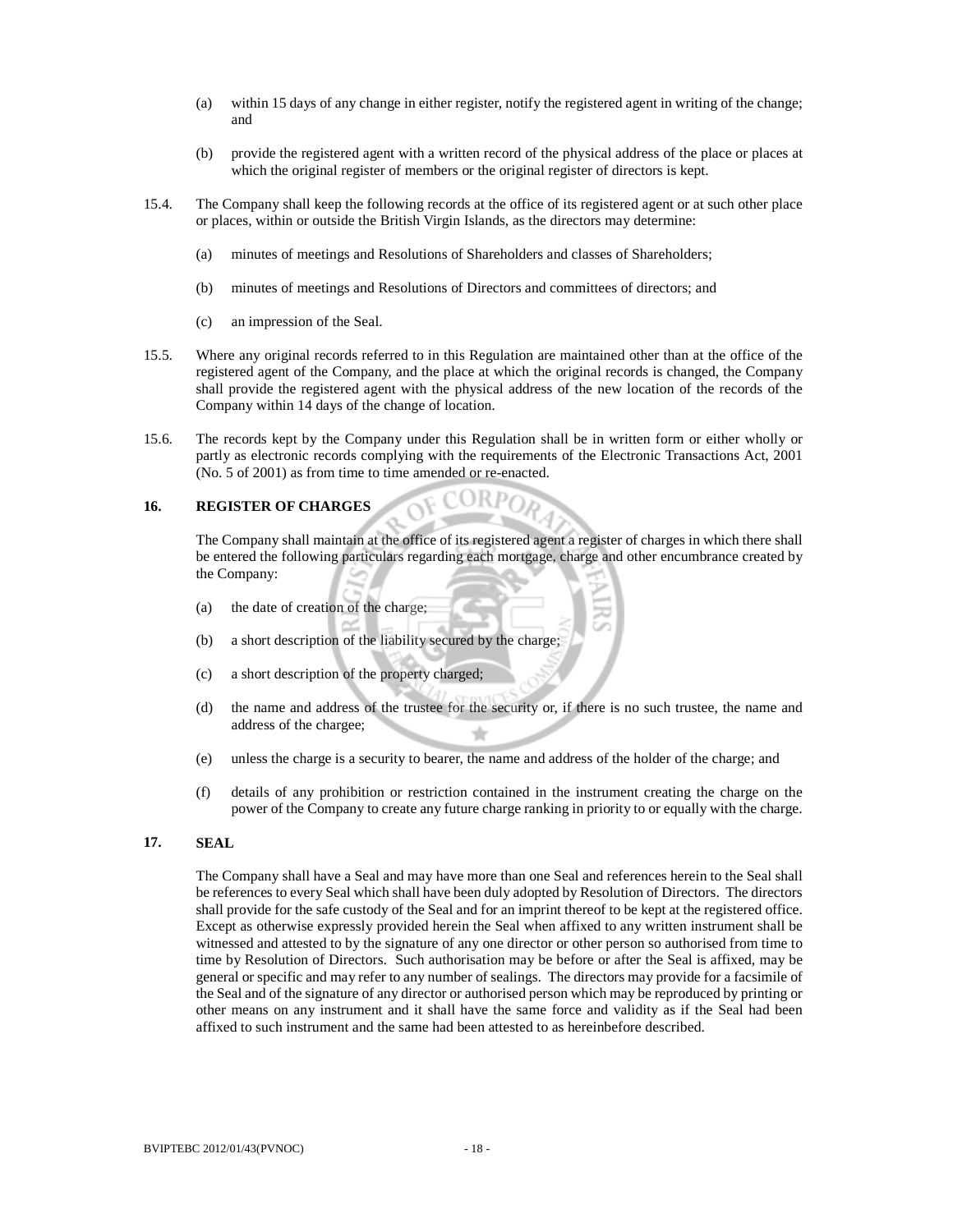### **18. DISTRIBUTIONS BY WAY OF DIVIDEND**

- 18.1. The directors of the Company may, by Resolution of Directors, authorise a Distribution by way of dividend at a time and of an amount they think fit if they are satisfied, on reasonable grounds, that, immediately after the Distribution, the value of the Company's assets will exceed its liabilities and the Company will be able to pay its debts as they fall due.
- 18.2. Dividends may be paid in money, Shares, or other property.
- 18.3. Notice of any dividend that may have been declared shall be given to each Shareholder as specified in Sub-Regulation 20.1 and all dividends unclaimed for 3 years after having been declared may be forfeited by Resolution of Directors for the benefit of the Company.
- 18.4. No dividend shall bear interest as against the Company and no dividend shall be paid on Treasury Shares.

### **19. ACCOUNTS AND AUDIT**

- 19.1. The Company shall keep records that are sufficient to show and explain the Company's transactions and that will, at any time, enable the financial position of the Company to be determined with reasonable accuracy.
- 19.2. The Company may by Resolution of Shareholders call for the directors to prepare periodically and make available a profit and loss account and a balance sheet. The profit and loss account and balance sheet shall be drawn up so as to give respectively a true and fair view of the profit and loss of the Company for a financial period and a true and fair view of the assets and liabilities of the Company as at the end of a financial period.
- 19.3. The Company may by Resolution of Shareholders call for the accounts to be examined by auditors.
- 19.4. The first auditors shall be appointed by Resolution of Directors; subsequent auditors shall be appointed by Resolution of Shareholders or by Resolution of Directors.
- 19.5. The auditors may be Shareholders, but no director or other officer shall be eligible to be an auditor of the Company during their continuance in office.
- 19.6. The remuneration of the auditors of the Company may be fixed by Resolution of Directors.
- 19.7. The auditors shall examine each profit and loss account and balance sheet required to be laid before a meeting of the Shareholders or otherwise given to Shareholders and shall state in a written report whether or not:
	- (a) in their opinion the profit and loss account and balance sheet give a true and fair view respectively of the profit and loss for the period covered by the accounts, and of the assets and liabilities of the Company at the end of that period; and
	- (b) all the information and explanations required by the auditors have been obtained.
- 19.8. The report of the auditors shall be annexed to the accounts and shall be read at the meeting of Shareholders at which the accounts are laid before the Company or shall be otherwise given to the Shareholders.
- 19.9. Every auditor of the Company shall have a right of access at all times to the books of account and vouchers of the Company, and shall be entitled to require from the directors and officers of the Company such information and explanations as he thinks necessary for the performance of the duties of the auditors.
- 19.10. The auditors of the Company shall be entitled to receive notice of, and to attend any meetings of Shareholders at which the Company's profit and loss account and balance sheet are to be presented.